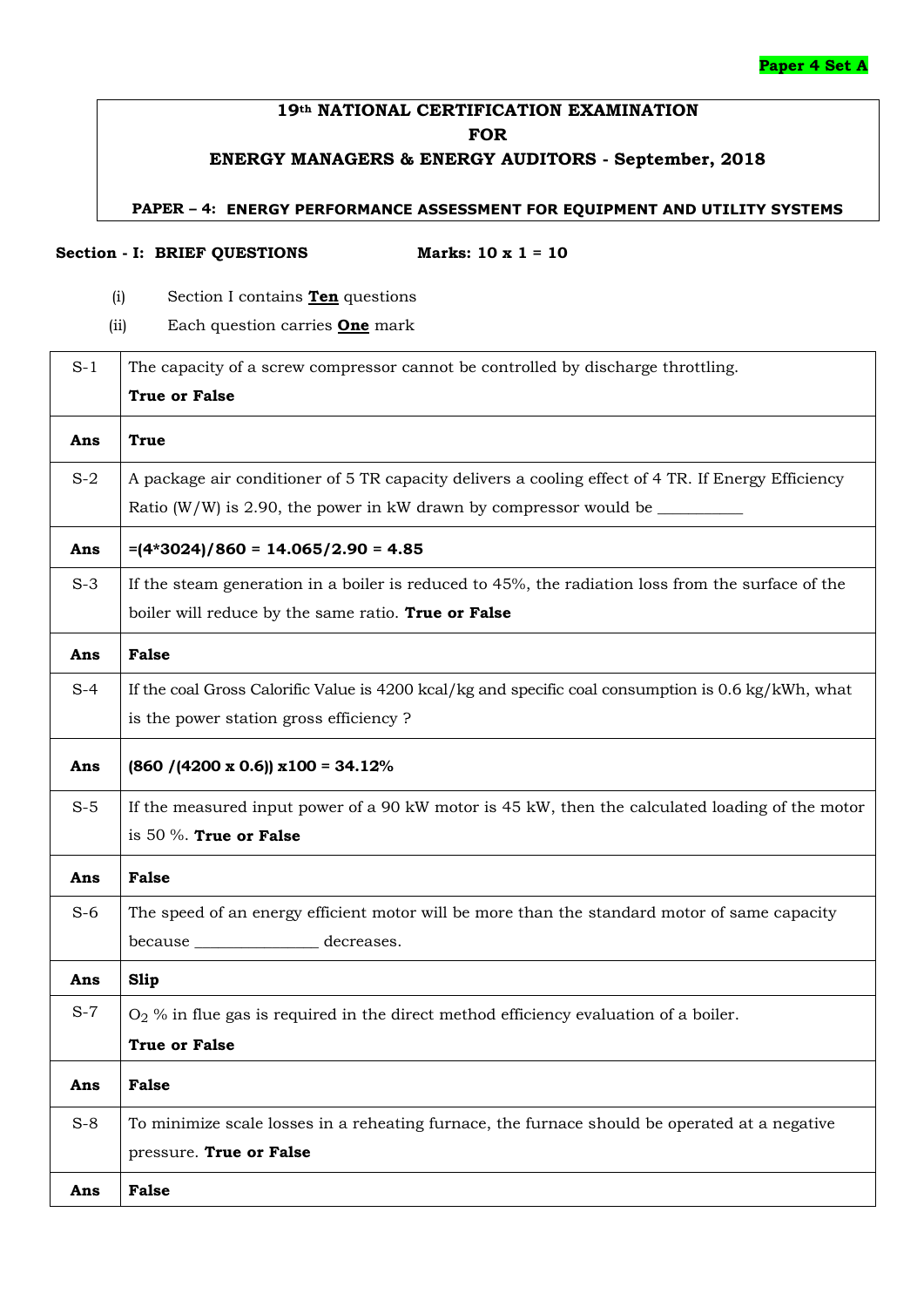| $S-9$  | The heat rate of a power plant will reduce when there is an increase in the inlet cooling water |
|--------|-------------------------------------------------------------------------------------------------|
|        | temperature to the condenser. True or False                                                     |
| Ans    | False                                                                                           |
| $S-10$ | A typical co-generation system in a cement plant will come under the category of topping cycle. |
|        | <b>True or False</b>                                                                            |
| Ans    | False                                                                                           |

#### **…………. End of Section - I ………….**

### Section - **II:** SHORT NUMERICAL QUESTIONS Marks: 2 x 5 = 10

- (i) Section II contains**Two** questions
- (ii) Each question carries **Five** marks

| $L-1$                                          | A coal based power plant A is having a Gross Unit Heat Rate of 2400 kCal/kWh with Auxiliary           |  |  |  |  |  |
|------------------------------------------------|-------------------------------------------------------------------------------------------------------|--|--|--|--|--|
|                                                | powerconsumption of 8 % whereas Plant B of same size and make, has an operating Net Heat              |  |  |  |  |  |
|                                                | Rate of 2500 kCal/kWh. In your opinion, which plant is more efficient and why?                        |  |  |  |  |  |
|                                                | Gross Heat Rate of Plant A - 2400 kcal/kwh                                                            |  |  |  |  |  |
|                                                | Auxiliary Power Consumption - 8%                                                                      |  |  |  |  |  |
|                                                | Net Heat Rate of Plant A = Gross Heat Rate/(100- APC)                                                 |  |  |  |  |  |
| $= 2400/(1-0.08)$<br>Ans<br>= 2608.70 kcal/kwh |                                                                                                       |  |  |  |  |  |
|                                                | Therefore, Plant B is more efficient with a lower Net Heat Rate of 2500 kcal/kwh than that of Plant A |  |  |  |  |  |
|                                                | (2608.70 kcal/kwh).                                                                                   |  |  |  |  |  |
|                                                |                                                                                                       |  |  |  |  |  |
| $L-2$                                          | Milk is flowing in a pipe cooler at a rate of 0.85 kg/sec. Initial temperature of the milk is         |  |  |  |  |  |
|                                                | 55 °C and it is cooled to 18 °C using a stirred water bath with a constant temperature of             |  |  |  |  |  |
|                                                | 10 °C around the pipe. Specific heat of milk is 3.86 kJ/kg °C. Calculate the heat transfer rate       |  |  |  |  |  |
|                                                | (kCal/hr) and also LogrithmicMeanTemprature Difference (LMTD) of the exchanger.                       |  |  |  |  |  |
|                                                | $= 0.85 * 3.86 * (55 - 18)$<br>Heat transfer in cooling milk                                          |  |  |  |  |  |
|                                                | $= 121.4 \text{ kJ/sec}$                                                                              |  |  |  |  |  |
|                                                | $= (121.4*3600)$                                                                                      |  |  |  |  |  |
|                                                | $= (437040 \text{ kJ/hr}) / (4.18)$                                                                   |  |  |  |  |  |
| Ans                                            | $= 104555$ kcal/hr                                                                                    |  |  |  |  |  |
|                                                | LMTD:                                                                                                 |  |  |  |  |  |
|                                                | $DT1 = 55 - 10 = 45 °C$                                                                               |  |  |  |  |  |
|                                                | $DT2 = 18 - 10 = 8 °C$                                                                                |  |  |  |  |  |
|                                                | LMTD of the heat exchanger = $(45 - 8)$ / ln $(45 / 8)$                                               |  |  |  |  |  |
|                                                | $= 21.4 °C$                                                                                           |  |  |  |  |  |

**…………. End of Section - II …………**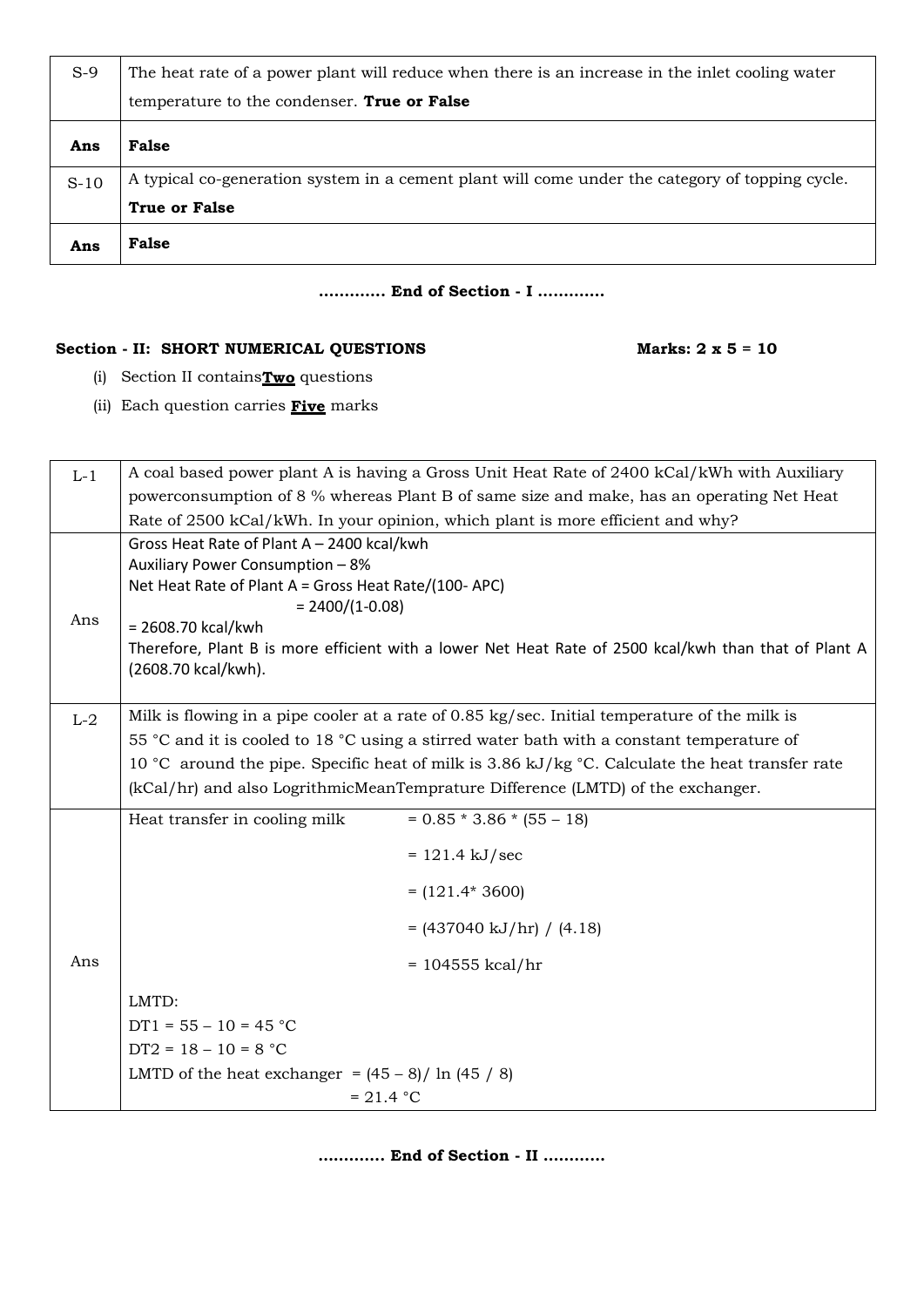- (i) Section III contains**Four** questions
- (ii) Each question carries **Twenty** marks

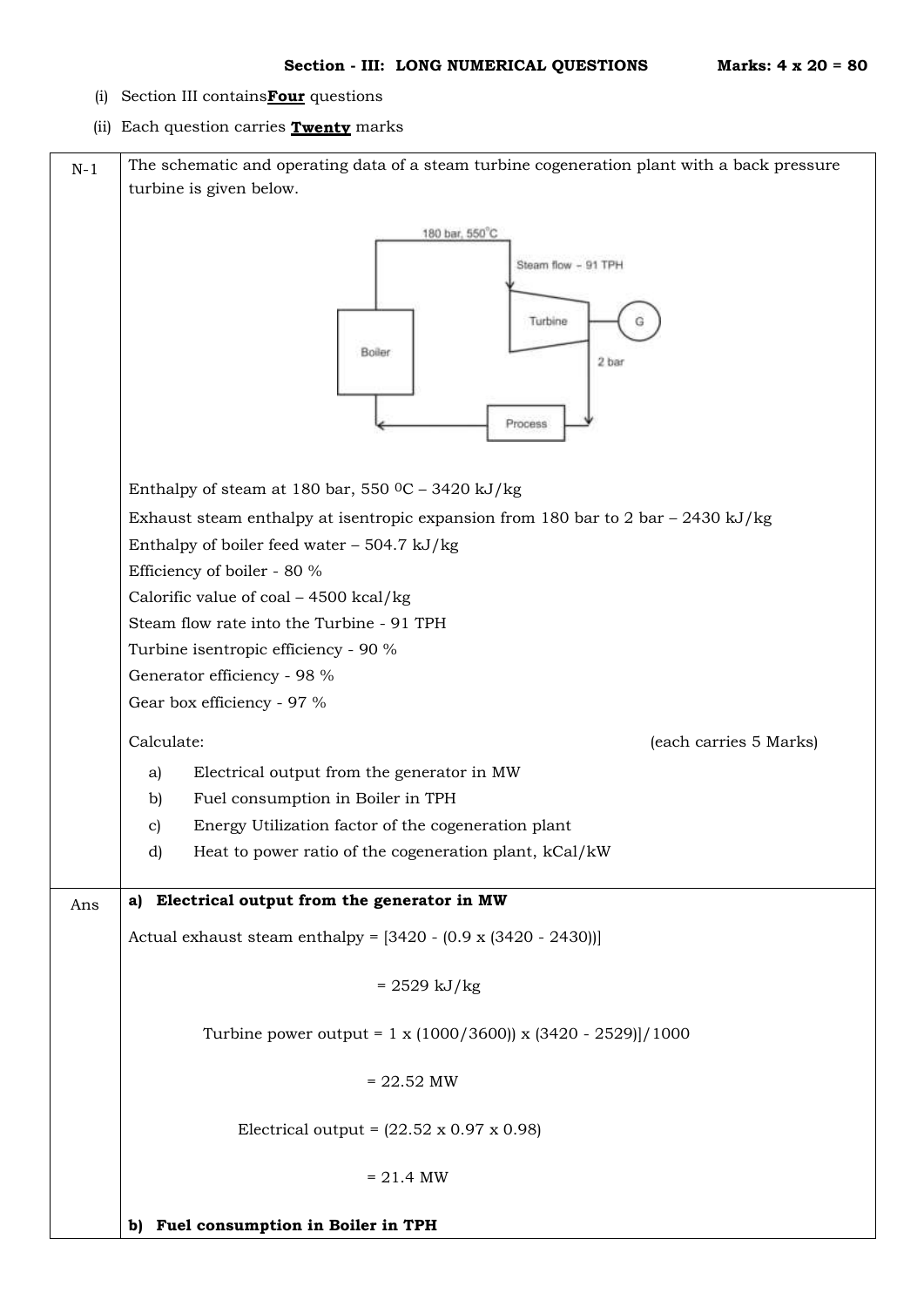```
Fuel consumption in Boiler = (91,000 \times (3420 - 504.7)) / (4.18 \times 4500 \times 0.80)= 17.6 TPH
c) Energy Utilization factor of the cogeneration plant
= [(21,400 \times 860) + (91000 \times ((2529 - 504.7) / 4.18))] / (17,600 \times 4500)= [(1,84,04,000 + 44069689) / (7,92,00,000)]
= 0.79d) Heat to power ratio of the cogeneration plant, kCal/kW
Heat to power ratio, kcal/kW = (91000 \times (2529 - 504.7)/4.18) / 21400= 2059 kCal/kWh (or)
= 2.39 \text{ kW}_{\text{thermal}}/\text{kW}_{\text{electrical}}
```

| $N-2$ | In a process plant, the hot effluent having a flow rate of 63450 kg/hr at 80 $\degree$ C from the process is<br>sent to a finned tube air cooled heat exchanger for cooling. The outlet temperature of the ffluent<br>from the heat exchanger is $38$ °C.                                |                      |                                |  |  |  |
|-------|------------------------------------------------------------------------------------------------------------------------------------------------------------------------------------------------------------------------------------------------------------------------------------------|----------------------|--------------------------------|--|--|--|
|       | Air at a temperature of 30 $\rm{^{\circ}C}$ enters the heat exchanger and leaves at 60 $\rm{^{\circ}C}$ . The fan develops a<br>static pressure of 30 mmWC. The operating efficiency of the fan is 65 % and fan motor efficiency<br>is 90 %. The plant operates for 5000 hours per year. |                      |                                |  |  |  |
|       | The management decided to replace the existing air-cooled heat exchanger with water-cooled<br>Plate Heat Exchanger (PHE).                                                                                                                                                                |                      |                                |  |  |  |
|       | Following are the relevant data:                                                                                                                                                                                                                                                         |                      |                                |  |  |  |
|       | <b>Existing:</b>                                                                                                                                                                                                                                                                         |                      |                                |  |  |  |
|       | Specific heat of air                                                                                                                                                                                                                                                                     | $\ddot{\cdot}$       | $0.24$ kcal/kg <sup>0</sup> C  |  |  |  |
|       | Specific heat of hot effluent                                                                                                                                                                                                                                                            |                      | same as water                  |  |  |  |
|       | Density of air                                                                                                                                                                                                                                                                           |                      | $1.29 \text{ kg/m}^3$          |  |  |  |
|       | Proposed:                                                                                                                                                                                                                                                                                |                      |                                |  |  |  |
|       | Cooling water pump efficiency                                                                                                                                                                                                                                                            |                      | 75 %                           |  |  |  |
|       | Pump motor efficiency                                                                                                                                                                                                                                                                    |                      | 90 %                           |  |  |  |
|       | Effectiveness of water cooled heat exchanger                                                                                                                                                                                                                                             |                      | 0.4                            |  |  |  |
|       | Cooling water inlet temperature                                                                                                                                                                                                                                                          | $\ddot{\phantom{0}}$ | 25 <sup>0</sup> C              |  |  |  |
|       | Total head developed by the cooling water pump                                                                                                                                                                                                                                           | $\ddot{\cdot}$       | 30 m                           |  |  |  |
|       | Over all heat transfer coefficient of PHE                                                                                                                                                                                                                                                | $\ddot{\cdot}$       | 22300 kcal/hrm <sup>20</sup> C |  |  |  |
|       | Calculate the following:                                                                                                                                                                                                                                                                 |                      |                                |  |  |  |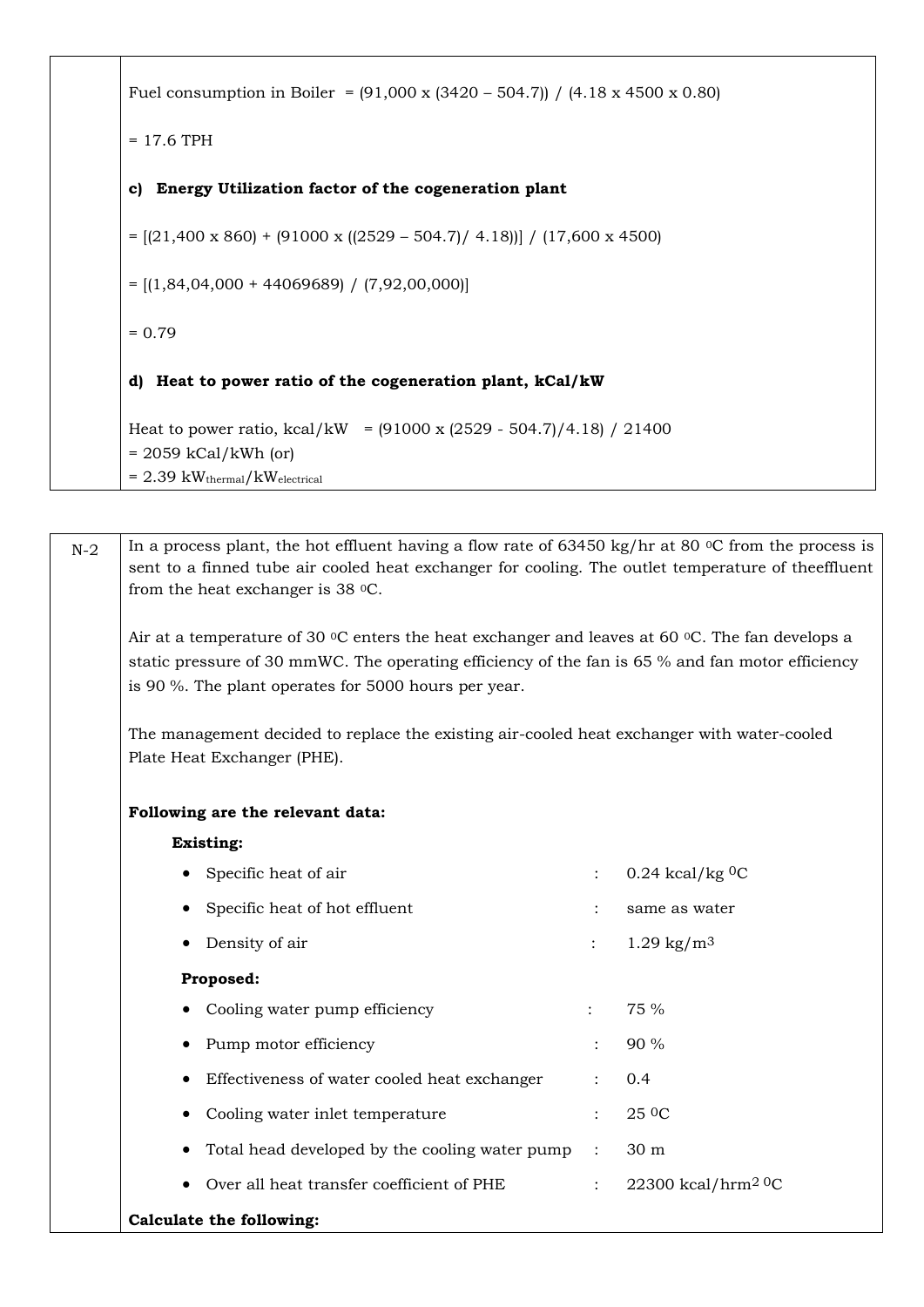|     | • Annual energy savings due to replacement of existing air cooled plate heat exchanger by<br>water cooled counter flow plate heat exchanger. |              |                                             | $(15$ Marks)                   |  |  |
|-----|----------------------------------------------------------------------------------------------------------------------------------------------|--------------|---------------------------------------------|--------------------------------|--|--|
|     | • Area of the proposed water cooled plate heat exchanger.                                                                                    |              |                                             | (5 Marks)                      |  |  |
| Ans | Heat duty in hot fluid                                                                                                                       |              | $= M \times Cp_{hot} \times (Ti - To)$      |                                |  |  |
|     |                                                                                                                                              |              | $= 63450 \times 1 \times (80 - 38)$         |                                |  |  |
|     |                                                                                                                                              |              | $= 2664900$ kcal / hr                       |                                |  |  |
|     | In a heat exchanger,                                                                                                                         |              |                                             |                                |  |  |
|     | Heat duty in hot fluid<br>= Heat duty in cold Air                                                                                            |              |                                             |                                |  |  |
|     | Mass of the cold air                                                                                                                         |              |                                             | $= 2664900 / (0.24 X (60-30))$ |  |  |
|     |                                                                                                                                              |              | $= 370125$ kg/hr                            |                                |  |  |
|     | <b>Existing System:</b>                                                                                                                      |              |                                             |                                |  |  |
|     | Fan Shaft Power                                                                                                                              |              | = Volume, $m^3/s$ X Static Press mmWc       |                                |  |  |
|     |                                                                                                                                              |              | 102 X Fan Efficiency factor                 |                                |  |  |
|     |                                                                                                                                              |              | $= (370125 / (3600 \times 1.29)) \times 30$ |                                |  |  |
|     | 102 X 0.65                                                                                                                                   |              |                                             |                                |  |  |
|     |                                                                                                                                              | $= 36.06$ kW |                                             |                                |  |  |
|     | Motor Input Power = $36.06/0.9 = 40.07$ kW                                                                                                   |              |                                             |                                |  |  |
|     | <b>Proposed System:</b>                                                                                                                      |              |                                             |                                |  |  |
|     | Effectiveness of water cooled heat exchanger= 0.4                                                                                            |              |                                             |                                |  |  |
|     | Cold Water outlet temperature                                                                                                                |              | $= T_{\text{wo}}$                           |                                |  |  |
|     | Cold water inlet temperature                                                                                                                 |              | $= T_{\text{wi}}$                           |                                |  |  |
|     | Hot effluent inlet temperature                                                                                                               |              | $= T_{Eff.in}$                              |                                |  |  |
|     | Hot effluent outlet temperature                                                                                                              |              | $=$ T <sub>Eff.out</sub>                    |                                |  |  |
|     |                                                                                                                                              |              | $T_{W0} - T_{Wi}$                           |                                |  |  |
|     | Effectiveness =                                                                                                                              |              | $T_{Eff.in} - T_{Wi}$                       |                                |  |  |
|     | Cold Water Outlet                                                                                                                            |              | $= (0.4 \times (80 - 25)) + 25$             |                                |  |  |
|     |                                                                                                                                              | $= 47$ °C    |                                             |                                |  |  |
|     |                                                                                                                                              |              | Heat duty in hot fluid                      |                                |  |  |
|     | Mass flow rate of cooling water (M)=                                                                                                         |              | $Cp \times (T_{W0} - T_{Wi})$               |                                |  |  |
|     |                                                                                                                                              | $=$          | 2664900                                     |                                |  |  |
|     |                                                                                                                                              |              | $1 \times (47 - 25) \times 1000$            |                                |  |  |
|     |                                                                                                                                              |              |                                             |                                |  |  |
|     |                                                                                                                                              | $\equiv$     | 121.13 $m^3/hr$                             |                                |  |  |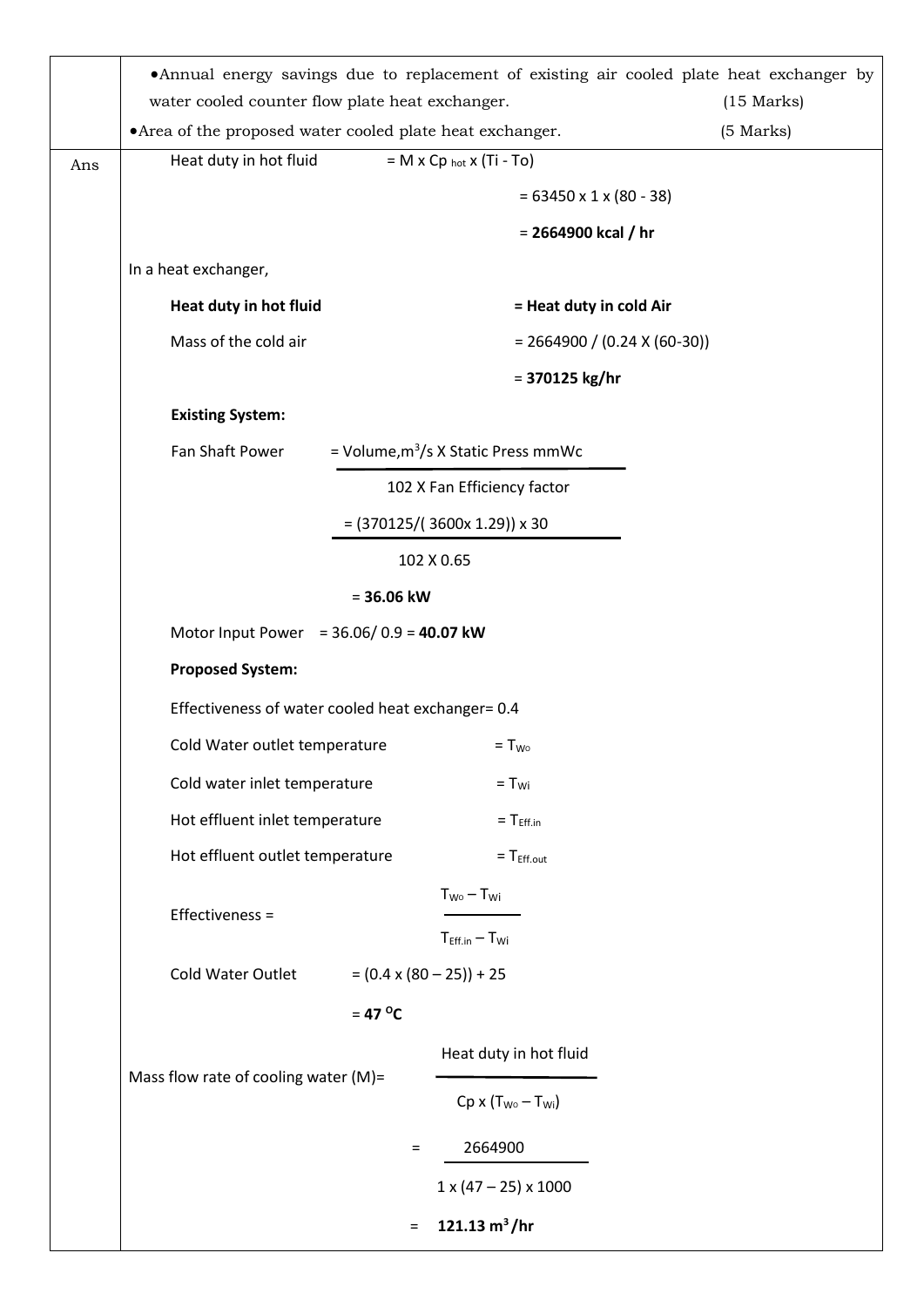| Hydraulic Power Requirement for one Cooling Water Pump:                                            |
|----------------------------------------------------------------------------------------------------|
| = (Flow in m <sup>3</sup> /hr x Head in m x Density in kg/m <sup>3</sup> x g in m/s <sup>2</sup> ) |
| $(1000 \times 3600)$                                                                               |
| $= (121.13 \times 30 \times 1000 \times 9.81)$                                                     |
| (1000X3600)                                                                                        |
| $= 9.9$ kW                                                                                         |
| Pump input Power Requirement<br>$= 9.9$ kW / 0.75                                                  |
| 2 kW                                                                                               |
| Pump Motor Input Power<br>$= 13.2 / 0.9$                                                           |
| $= 14.67$ kW                                                                                       |
| = Power consumption by fans - Water Pumping Power<br>Thus savings                                  |
| $= 40.07 - 14.67$                                                                                  |
| $= 25.4$ kW                                                                                        |
| Annual energy savings in kWh = 25.4 kW x 5000 hrs                                                  |
| = 127000 kWh/annum                                                                                 |
| <b>Calculations for LMTD for Proposed counter flow PHE:</b>                                        |
| LMTD for counter flow in PHE= {(80-47) - (38-25)} / In {(80-47) / (38-25)}                         |
| $= 21.5 °C$                                                                                        |
| Considering overall heat transfer coefficient (U) = 22300 kCal/hrm <sup>20</sup> C                 |
| Heat transfer Area<br>$= Q / (U \times \Delta T_{\text{lmtd}})$                                    |
| = 2664900 /(22300 x 21.5) = 5.56 m <sup>2</sup>                                                    |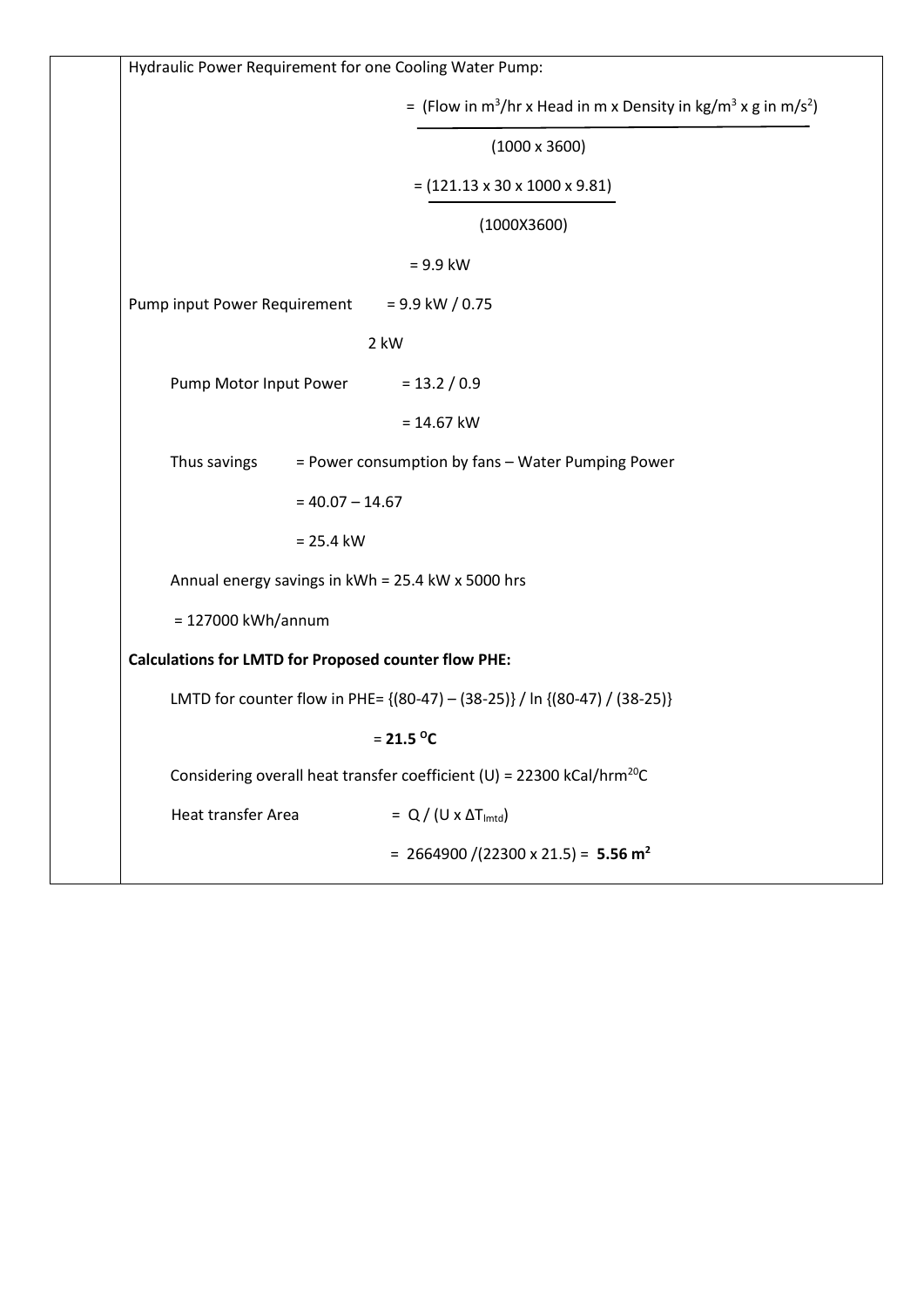| N <sub>3</sub> | In a process industry, the wet products are to be dried in a drier. The plant has a pressurized hot<br>water boiler which supplies hot water at $145 \degree C$ to the heating coils in the drier. The return water to<br>the boiler is at a temperature of $110$ °C. The boiler is fired by saw dustbriquettes. |                                 |                                       |                               |  |  |
|----------------|------------------------------------------------------------------------------------------------------------------------------------------------------------------------------------------------------------------------------------------------------------------------------------------------------------------|---------------------------------|---------------------------------------|-------------------------------|--|--|
|                | The other relevant data are given below.                                                                                                                                                                                                                                                                         |                                 |                                       |                               |  |  |
|                | • Fuel firing rate                                                                                                                                                                                                                                                                                               |                                 | $=$                                   | $375$ kg/hr                   |  |  |
|                | $\bullet$ O <sub>2</sub> in flue gas                                                                                                                                                                                                                                                                             |                                 | $=$                                   | 12.2 %                        |  |  |
|                | CO in flue gas<br>$\bullet$                                                                                                                                                                                                                                                                                      |                                 | $=$                                   | 189 ppm                       |  |  |
|                | $CO2$ in flue gas<br>$\bullet$                                                                                                                                                                                                                                                                                   |                                 | $=$                                   | 8.5 %                         |  |  |
|                | Avg. exit flue gas temperature                                                                                                                                                                                                                                                                                   |                                 | $\qquad \qquad =$                     | 235 OC                        |  |  |
|                | Ambient temperature<br>$\bullet$                                                                                                                                                                                                                                                                                 |                                 | $=$                                   | 31 <sup>0</sup> C             |  |  |
|                | Humidity in ambient air                                                                                                                                                                                                                                                                                          | $0.0204$ kg / kg dry air<br>$=$ |                                       |                               |  |  |
|                | Gross Calorific Value of ash                                                                                                                                                                                                                                                                                     | 800 kCal/kg<br>$=$              |                                       |                               |  |  |
|                | Radiation & other unaccounted losses                                                                                                                                                                                                                                                                             |                                 | $=$                                   | $0.5\%$                       |  |  |
|                | • Specific heat of flue gas                                                                                                                                                                                                                                                                                      |                                 | $=$                                   | $0.23$ kCal/kg <sup>0</sup> C |  |  |
|                | Fuel (briquettes) Ultimate Analysis (in %)                                                                                                                                                                                                                                                                       |                                 |                                       |                               |  |  |
|                | Ash                                                                                                                                                                                                                                                                                                              |                                 | $=$                                   | 8.0                           |  |  |
|                | Moisture                                                                                                                                                                                                                                                                                                         |                                 |                                       | 7.5                           |  |  |
|                | Carbon                                                                                                                                                                                                                                                                                                           |                                 | =                                     | 45.3                          |  |  |
|                | Hydrogen                                                                                                                                                                                                                                                                                                         |                                 | $=$                                   | 4.4                           |  |  |
|                | Nitrogen                                                                                                                                                                                                                                                                                                         |                                 | $=$                                   | 1.4                           |  |  |
|                | Oxygen                                                                                                                                                                                                                                                                                                           |                                 | $=$                                   | 33.3                          |  |  |
|                | Sulphur                                                                                                                                                                                                                                                                                                          |                                 | $=$                                   | 0.1                           |  |  |
|                | Gross Calorific Value of saw dust briquette<br>$\bullet$                                                                                                                                                                                                                                                         |                                 | $=$                                   | 3300 kCal/kg                  |  |  |
|                | Calculate the hot water circulation rate $(m^3/hr)$ in the boiler.                                                                                                                                                                                                                                               |                                 |                                       |                               |  |  |
| An             | Theoretical air required for complete combustion<br>1.                                                                                                                                                                                                                                                           |                                 |                                       |                               |  |  |
|                |                                                                                                                                                                                                                                                                                                                  |                                 |                                       |                               |  |  |
|                | = $[(11.6xC) + {34.8x(H2 - O2/8)} + (4.35xS)]/100$ kg/kg of coal                                                                                                                                                                                                                                                 |                                 |                                       |                               |  |  |
|                | $= [(11.6 \times 45.3) + (34.8 \times (4.4 - 33.3/8)) + (4.35 \times 0.1)] / 100$                                                                                                                                                                                                                                |                                 |                                       |                               |  |  |
|                | $=$ 5.34 kg / kg of briquette.                                                                                                                                                                                                                                                                                   |                                 |                                       |                               |  |  |
|                | Excess air supplied<br>2.                                                                                                                                                                                                                                                                                        |                                 |                                       |                               |  |  |
|                | Actual O <sub>2</sub> measured in flue gas                                                                                                                                                                                                                                                                       | $=$                             | 12.2 %                                |                               |  |  |
|                |                                                                                                                                                                                                                                                                                                                  |                                 |                                       |                               |  |  |
|                | % Excess air supplied (EA)                                                                                                                                                                                                                                                                                       |                                 | $\frac{O_2\%}{21-O_2\%}\times 100$    |                               |  |  |
|                |                                                                                                                                                                                                                                                                                                                  | $=$                             | $\frac{12.2\%}{21-12.2\%} \times 100$ |                               |  |  |
|                |                                                                                                                                                                                                                                                                                                                  |                                 |                                       |                               |  |  |
|                |                                                                                                                                                                                                                                                                                                                  | $=$                             | 138.6%                                |                               |  |  |
|                |                                                                                                                                                                                                                                                                                                                  |                                 |                                       |                               |  |  |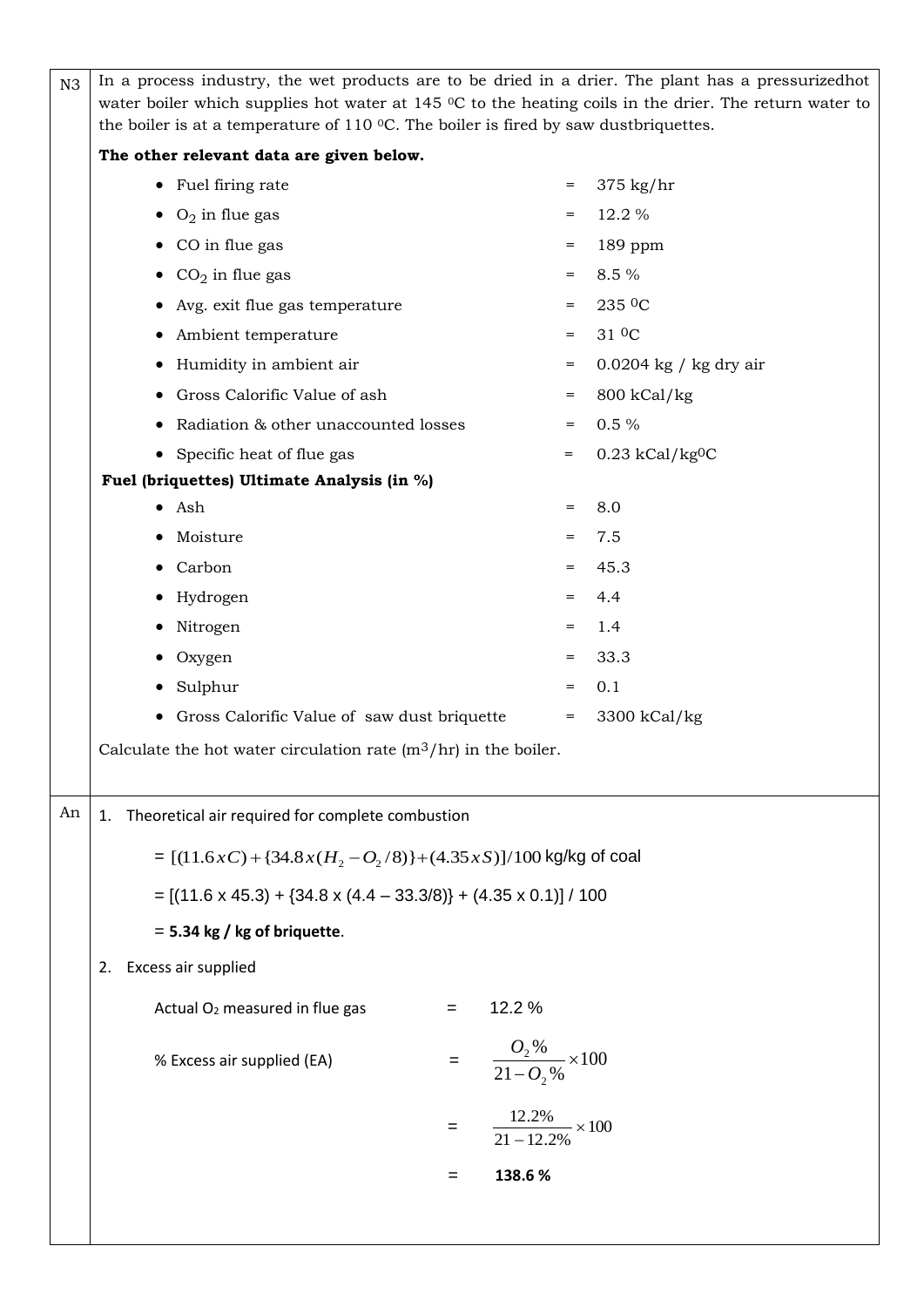3. Actual mass of air supplied  $=$  {1 + EA/100} x theoretical air  $=$  {1 + 138.6/100} x 5.34 = **12.74 kg/kg of briquette** 4. To find actual mass of dry flue gas Mass of dry flue gas = Mass of  $CO_2$  +Mass of N<sub>2</sub> content in the fuel+ Mass of N<sub>2</sub> in the combustion air supplied + Mass of oxygen in flue gas + Mass of  $SO<sub>2</sub>$ in flue gas = 32  $0.001x64$ 100  $(12.74 - 5.34) \times 23$ 100  $0.014 + \frac{12.74 \times 77}{1.08}$ 12  $\frac{0.453 \times 44}{0.014 + 0.014 + \frac{12.74 \times 77}{0.004 + 0.004 + \frac{12.74 \times 77}{0.004 + 0.004 + \frac{12.74 \times 77}{0.004 + 0.004 + \frac{12.74 \times 77}{0.004 + 0.004 + \frac{12.74 \times 77}{0.004 + 0.004 + \frac{12.74 \times 77}{0.004 + 0.004 + \frac{12.74 \times 77}{0.004 + 0.004 + \frac{1$ −  $+0.014 + \frac{12.774444}{100} +$ = **13.19 kg / kg of briquette** 5. To find all losses a) % Heat loss in dry flue gas (L1)  $= \frac{m \pi c_p m (L_f - L_a)}{2 \pi r (L_a - L_a)} x 100$  $(T_f - T_a)$ *x GCV of fuel*  $mxC_p x(T_f - T_a)$  $=\frac{15.15 \times 0.25 \times (255 - 31)}{2200} \times 100$ 3300  $13.19 \times 0.23 \times (235 - 31)$ *x x*  $0.23 x (235 -$ = **18.75 %** b) % Heat loss due to formation of water from  $H_2$  in fuel (L2)  $=\frac{x^{11}+x^{11}+x^{10}+x^{11}+x^{10}+x^{10}+x^{10}+x^{10}+x^{10}+x^{10}+x^{10}+x^{10}+x^{10}+x^{10}+x^{10}+x^{10}+x^{10}+x^{10}+x^{10}+x^{10}+x^{10}+x^{10}+x^{10}+x^{10}+x^{10}+x^{10}+x^{10}+x^{10}+x^{10}+x^{10}+x^{10}+x^{10}+x^{10}+x^{10}+x^{10}+x^{10}+x^{$ GCV of fuel  $\frac{9 \times H_2 \times \{584 + C_p (T_f - T_a)\}}{2 \times 10^{24} \text{ J}}$ +  $= \frac{3.80.044 \times 1.04 + 0.45 (233.31)}{0.000} \times 100$ 3300  $\frac{9 \times 0.044 \times \{584 + 0.45 (235 - 31)\}}{200}$ = **8.1 %** c) % Heat loss due to moisture in fuel (L3)  $=\frac{12.1 \times 10^{-6} \text{ C s} + 100}{20 \text{ N s} + 3.8 \text{ N s}} x 100$ GCV of fuel  $\frac{M x \{584 + C_p (T_f - T_a)\}}{2 G x^2 + 2 G^2}$ +  $= \frac{0.075 \text{ A} \left[ 0.04 + 0.45 (255 - 51) \right]}{0.000} \text{ x } 100$ 3300  $\frac{0.075 \times \{584 + 0.45 (235 - 31)\}}{2000}$ = **1.54 %**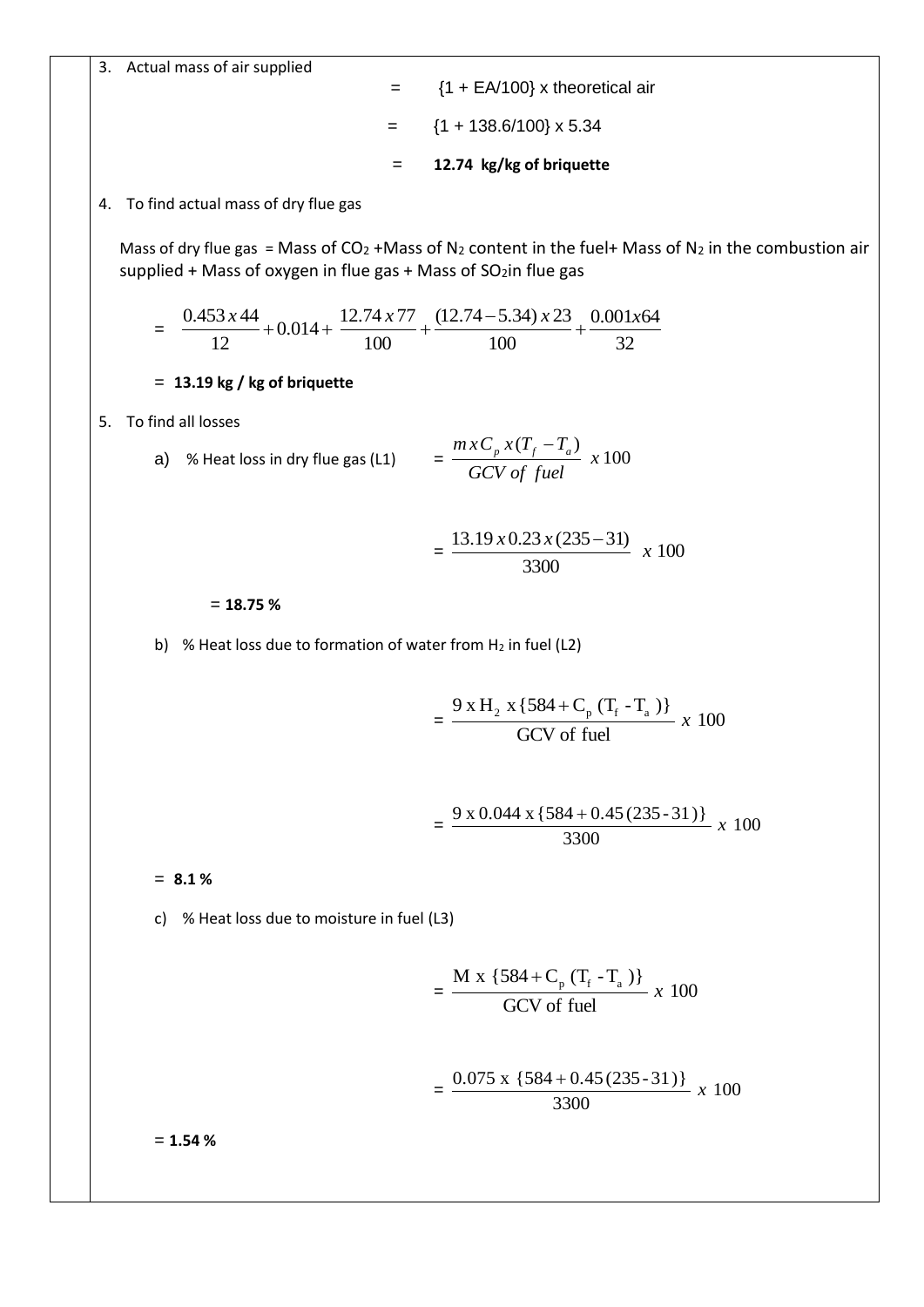d) % Heat loss due to moisture in air (L4) = 100  $(T_f - T_a)$ *x GCV of fuel AAS x humidity*  $xC_p x(T_f - T_a)$  $= \frac{12.7 + x \cdot 0.020 + x \cdot 0.05 \cdot 0.000}{0.000} \times 100$ 3300  $\frac{12.74 \times 0.0204 \times 0.45 \times (235-31)}{0.000}$  *x* = **0.723 %** e) % Heat loss due to partial conversion of C to CO (L5) <sup>=</sup> <sup>100</sup> <sup>5654</sup>  $% CO + %$ % 2 *x GCV of fuel x CO CO CO x C* +  $=$   $\frac{0.0109 \text{ A } 0.755}{0.0100 \text{ A } 0.755}$  x  $\frac{0.007}{0.0000}$  x 100 3300  $\frac{5654}{0000}$  $0.0189 + 8.5$ 0.0189 x 0.453 + = **0.172 %** f) % Heat loss due to Ash (L6) Gross Calorific Value of Ash =800 kCal/kg Amount of Ash in 1 kg of coal  $=$  0.08 kg/kg coal Heat loss in bottom ash  $=$  0.08 x 800 =**64 kcal/kg of coal** % Heat loss in bottom ash  $=$   $(64x 100) / (3300)$ = **1.94 %** g) % Heat loss due to radiation & other unaccounted losses (L7) = **0.5% (given)** HWG efficiency by indirect method  $=$  100- (L1+ L2+ L3+ L4+ L5+ L6+ L7) =100-(18.75 + 8.1+ 1.54+ 0.723+ 0.172 +1.94+0.5) = **68.28 % Hot water circulation rate in m<sup>3</sup> /hr:** HWG efficiency %  $= \frac{2 \times 100}{\text{Mose of fuel} \times 200 \times 100} \times 100$ Massof fuel x GCV of fuel (Mass of hot water  $x \, C_p \, x \, \Delta T$ ) Mass of hot water  $\qquad \frac{5.5333336400332}{(145 - 110) \times 1}$ 375x3300 x0.6828 =**24,141.86kg/hr** =**24.142 m<sup>3</sup> /hr**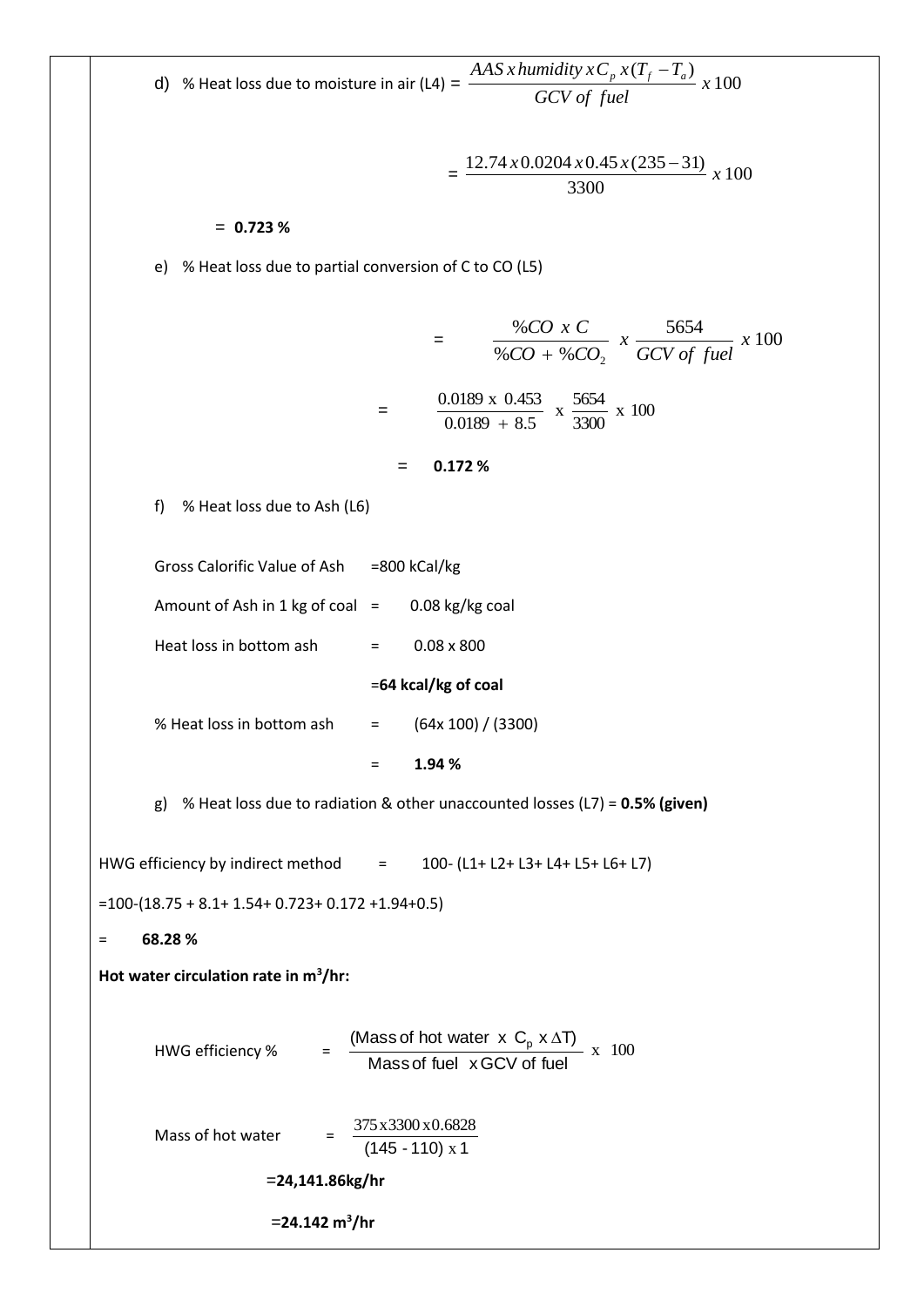# N-4 **Answer any ONE of the following**

| A)  |                                                                                           | A 60 MW captive power plant (CPP) of a chemical plant has a coal fired Boiler, condensing steam                                                                                                                                                                                                                                       |             |                                                      |  |  |
|-----|-------------------------------------------------------------------------------------------|---------------------------------------------------------------------------------------------------------------------------------------------------------------------------------------------------------------------------------------------------------------------------------------------------------------------------------------|-------------|------------------------------------------------------|--|--|
|     | Turbine and Generator. The CPP after meeting its auxiliary power consumption is exporting |                                                                                                                                                                                                                                                                                                                                       |             |                                                      |  |  |
|     | power to the chemical plant. The operating data of CPP is as follows:                     |                                                                                                                                                                                                                                                                                                                                       |             |                                                      |  |  |
|     | : 60 MW<br>Generator output                                                               |                                                                                                                                                                                                                                                                                                                                       |             |                                                      |  |  |
|     | Auxiliary power consumption                                                               |                                                                                                                                                                                                                                                                                                                                       |             | 6 MW                                                 |  |  |
|     | Steam flow to the turbine                                                                 |                                                                                                                                                                                                                                                                                                                                       |             | $: 231$ Tons/hr                                      |  |  |
|     |                                                                                           | Steam inlet pressure and temperature                                                                                                                                                                                                                                                                                                  |             | : 105 kg/cm <sup>2</sup> (a) and 480 <sup>0</sup> C  |  |  |
|     |                                                                                           | Enthalpy of inlet steam at operating pressure and temperature : 793 kCal/kg                                                                                                                                                                                                                                                           |             |                                                      |  |  |
|     |                                                                                           | Enthalpy of feed water to boiler                                                                                                                                                                                                                                                                                                      |             | : 130 kCal/kg                                        |  |  |
|     |                                                                                           | Condenser exhaust steam pressure and temperature                                                                                                                                                                                                                                                                                      |             | : 0.1 kg/cm <sup>2</sup> (a) and 45.5 <sup>o</sup> C |  |  |
|     |                                                                                           | Enthalpy of water at operating pressure                                                                                                                                                                                                                                                                                               |             |                                                      |  |  |
|     |                                                                                           | and temperature of condenser                                                                                                                                                                                                                                                                                                          |             | : $45.5$ kCal/kg                                     |  |  |
|     |                                                                                           | Latent heat of vaporisation of steam at operating                                                                                                                                                                                                                                                                                     |             |                                                      |  |  |
|     |                                                                                           | pressure and temperature of condenser                                                                                                                                                                                                                                                                                                 |             | $: 571.6$ kCal/kg                                    |  |  |
|     |                                                                                           | Enthalpy of exhaust steam                                                                                                                                                                                                                                                                                                             |             | : 554 kCal/kg                                        |  |  |
|     |                                                                                           | GCV of coal used                                                                                                                                                                                                                                                                                                                      |             | : $4240$ kCal/kg                                     |  |  |
|     |                                                                                           | Efficiency of the boiler                                                                                                                                                                                                                                                                                                              |             | $: 86.5 \%$                                          |  |  |
|     |                                                                                           | Based on the above data, calculate the following parameters of the power plant:                                                                                                                                                                                                                                                       |             |                                                      |  |  |
|     | a)                                                                                        | Gross Heat Rate                                                                                                                                                                                                                                                                                                                       | (8 Marks)   |                                                      |  |  |
|     | b)                                                                                        | Net Heat Rate                                                                                                                                                                                                                                                                                                                         | (3 Marks)   |                                                      |  |  |
|     | c)                                                                                        | Dryness fraction of exhaust steam                                                                                                                                                                                                                                                                                                     | $(2$ Marks) |                                                      |  |  |
|     | d)                                                                                        | Condenser heat load                                                                                                                                                                                                                                                                                                                   | (3 Marks)   |                                                      |  |  |
|     | e)                                                                                        | Specific coal consumption                                                                                                                                                                                                                                                                                                             | $(2$ Marks) |                                                      |  |  |
|     | f)                                                                                        | Overall efficiency                                                                                                                                                                                                                                                                                                                    | $(2$ Marks) |                                                      |  |  |
|     |                                                                                           |                                                                                                                                                                                                                                                                                                                                       |             |                                                      |  |  |
| Ans | (a) Gross heat rate                                                                       |                                                                                                                                                                                                                                                                                                                                       |             |                                                      |  |  |
|     |                                                                                           | Gross heat rate= Coal consumption (kg/hr) x GCV of coal (kcal/kg)                                                                                                                                                                                                                                                                     |             | ---------------(1)                                   |  |  |
|     |                                                                                           | Generator output (kw)                                                                                                                                                                                                                                                                                                                 |             |                                                      |  |  |
|     | Given:                                                                                    | Coal consumption=?                                                                                                                                                                                                                                                                                                                    |             |                                                      |  |  |
|     |                                                                                           | GCV of coal=4240 Kcal/kg                                                                                                                                                                                                                                                                                                              |             |                                                      |  |  |
|     |                                                                                           | Generator output= 60 MW                                                                                                                                                                                                                                                                                                               |             |                                                      |  |  |
|     | Boiler efficiency= Q (H-h)/ (q x GCV)<br>$------(2)$                                      |                                                                                                                                                                                                                                                                                                                                       |             |                                                      |  |  |
|     |                                                                                           | Where, $Q =$ Quantity of steam generation (kg/hr)=231x1000<br>H= Enthalpy of steam (Kcal/kg) =793<br>h=Enthalpy of boiler feed water (kcal/kg) =130<br>q=Coal consumption (kg/hr) =?<br>Boiler efficiency=0.865<br>Substituting the given values in equation (2) we get,<br>$0.865 = (231 \times 1000 \times (793 - 130))$ / q x 4240 |             |                                                      |  |  |
|     |                                                                                           | q= 41758 kg/hr                                                                                                                                                                                                                                                                                                                        |             |                                                      |  |  |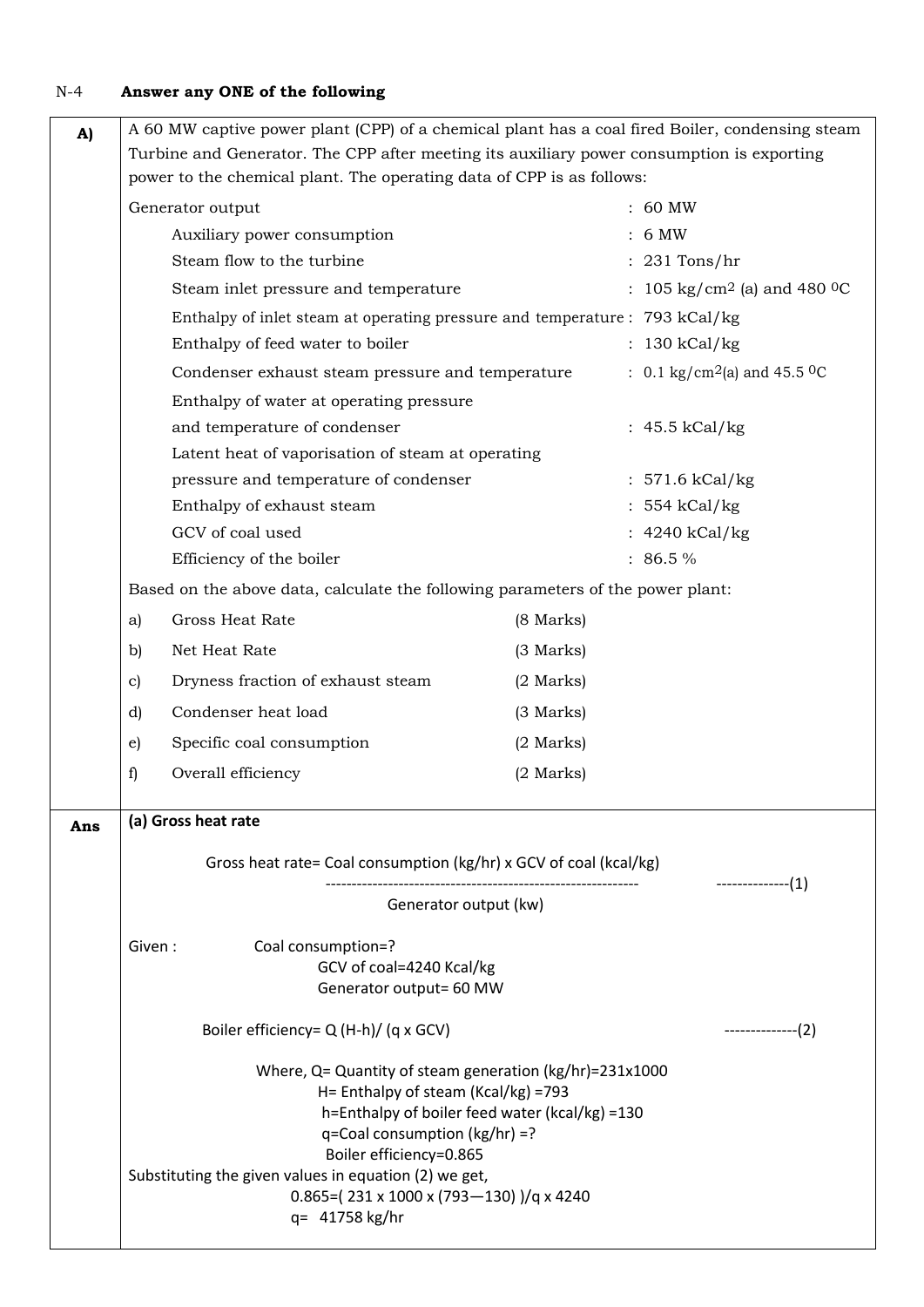| Substituting the calculated value of q in equation (1) we get,                                                    |
|-------------------------------------------------------------------------------------------------------------------|
| Gross heat rate= (41758 x 4240) / (60x1000) = 2950.9 kcal / kWh                                                   |
| (b) Net heat rate                                                                                                 |
| Net heat rate $=$<br>Gross heat rate<br>$----------(3)$                                                           |
| 1-(% Auxiliary Power consumption/100)                                                                             |
| Auxiliary consumption =6 MW                                                                                       |
| Generation= 60 MW<br>% Auxiliary consumption=(6/60) x 100 = 10%                                                   |
| Substituting the values in the equation (3) we get,                                                               |
| Net heat rate= 2950.9/(1-10/100)= 3278.8 kCal/kWh                                                                 |
| (C) Dryness fraction of exhaust steam                                                                             |
| Enthalpy of exhaust steam = Enthalpy of feed water + Dryness fraction of steam x L.H. of vaporisation of<br>steam |
| Substituting the given values in the above, we get                                                                |
| 554= 45.5+ dryness fraction of steam x 571.6                                                                      |
| Dryness fraction of steam= (554-45.5)/571.6 = 0.889                                                               |
| (d) Condenser heat load                                                                                           |
| Heat load on condenser= Steam flow rate x L.H of vaporisation of steam x dryness fraction of steam                |
| $= 231x 1000 x 571.6 x 0.889$                                                                                     |
| =117383.2 MCal/hr                                                                                                 |
| (e) Calculation of specific coalconsumption                                                                       |
| Specific coal consumption = Total coal consumption/Gross generation                                               |
| $= 41758$ kg/hr / (60 x 1000) kW                                                                                  |
| $= 0.696$ kg/kWh                                                                                                  |
| (f) Calculation of overall efficiency of plant                                                                    |
| Overall efficiency= 860/Gross heat rate, kCal/kWh ------------------------(4)                                     |
| Substituting the values we get, 860/2950.9 = 29.14%                                                               |
| (OR)                                                                                                              |
| Overall efficiency                                                                                                |
| = (Generator Output, kW x 860 kCal/kWh) /(Mass flow rate of coal kg/hr x GCV of coal, kCal/kg)                    |
| $= (60 \times 1000 \times 860) / (41758 \times 4240)$                                                             |
| $= 29.14%$                                                                                                        |

## **OR**

**B)** In the energy audit of a 6-stage Preheater (PH) section of a 4000 TPD (clinker) Cement kiln operating at full load, the following were the field measurements taken.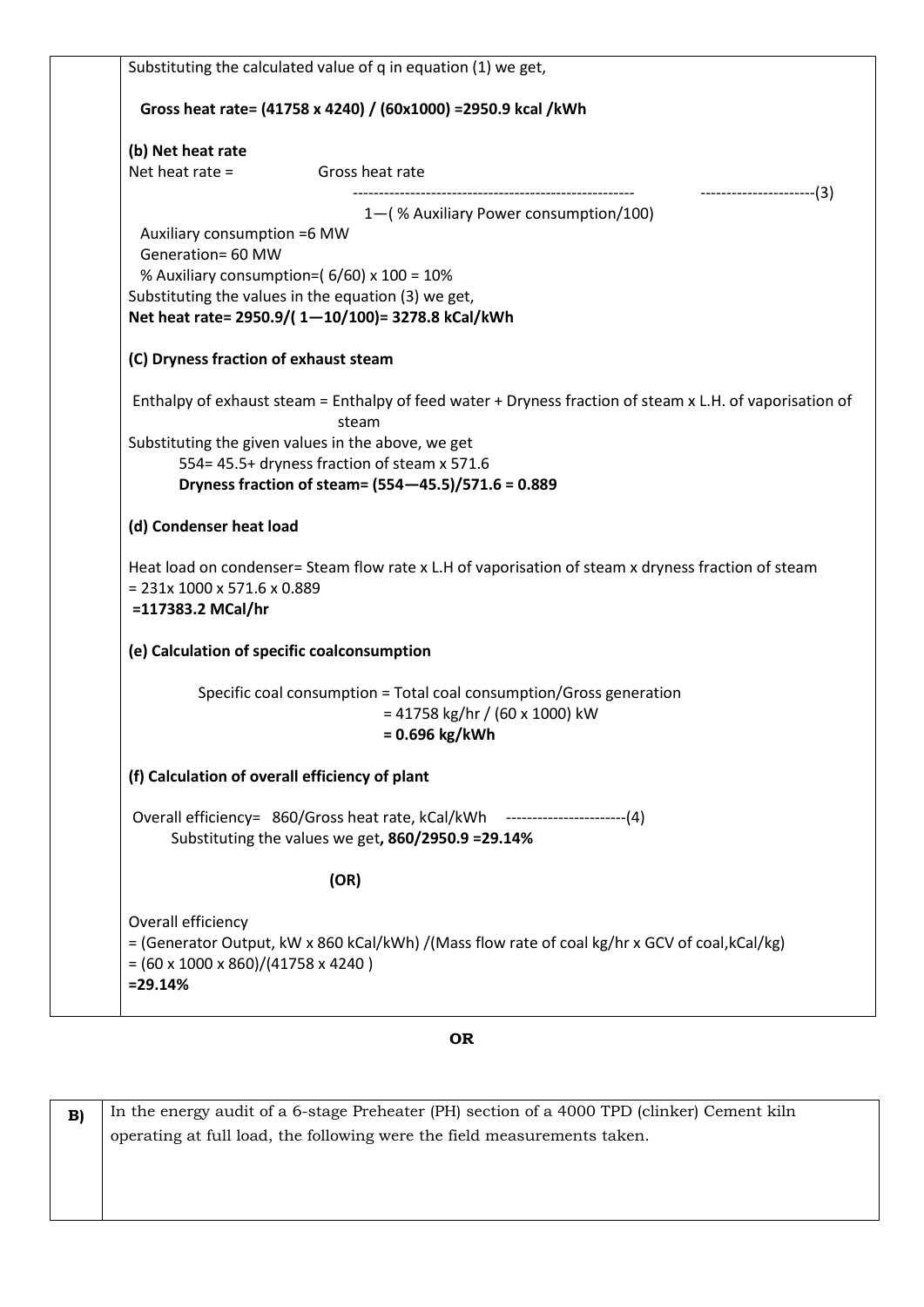|      | S.No.                                                                                                                                                                                                                                           |                                                                        | Description                                                                                                                                                                                                                                                                           | <b>Value</b> |       |  |
|------|-------------------------------------------------------------------------------------------------------------------------------------------------------------------------------------------------------------------------------------------------|------------------------------------------------------------------------|---------------------------------------------------------------------------------------------------------------------------------------------------------------------------------------------------------------------------------------------------------------------------------------|--------------|-------|--|
|      | 1.                                                                                                                                                                                                                                              | Reference temperature (°C)                                             |                                                                                                                                                                                                                                                                                       | $\mathbf{0}$ |       |  |
|      | 2.                                                                                                                                                                                                                                              |                                                                        | Reference pressure and the Barometric pressure (mmWG)                                                                                                                                                                                                                                 | 10323        |       |  |
|      | 3.                                                                                                                                                                                                                                              | Average Dynamic Pressure (mmWC)                                        |                                                                                                                                                                                                                                                                                       | 17.1         |       |  |
|      | 4.                                                                                                                                                                                                                                              | Static Pressure at Fan Inlet (mmWC)                                    |                                                                                                                                                                                                                                                                                       | $-860$       |       |  |
|      | 5.                                                                                                                                                                                                                                              | Static Pressure at Fan outlet (mmWC)                                   |                                                                                                                                                                                                                                                                                       | $-16$        |       |  |
|      | 6.                                                                                                                                                                                                                                              | Temperature (°C)                                                       |                                                                                                                                                                                                                                                                                       | 328          |       |  |
|      | 7.                                                                                                                                                                                                                                              |                                                                        | Density of the PH Gas (NM <sup>3</sup> /kg), at reference condition                                                                                                                                                                                                                   | 1.422        |       |  |
|      | 8.                                                                                                                                                                                                                                              | Pitot Tube constant                                                    |                                                                                                                                                                                                                                                                                       | 0.854        |       |  |
|      | 9.                                                                                                                                                                                                                                              | Diameter of PH Duct (m)                                                |                                                                                                                                                                                                                                                                                       | 3.2          |       |  |
|      | 10.                                                                                                                                                                                                                                             | Cp of PH Gas (kcal/kg <sup>o</sup> C)                                  |                                                                                                                                                                                                                                                                                       | 0.245        |       |  |
|      | 11.                                                                                                                                                                                                                                             | Power Input to the PH fan motor (kW)                                   |                                                                                                                                                                                                                                                                                       | 1812         |       |  |
|      | 12.                                                                                                                                                                                                                                             | PH fan Motor Efficiency (%)                                            |                                                                                                                                                                                                                                                                                       | 95           |       |  |
|      | 13.                                                                                                                                                                                                                                             | GCV of coal (kCal/kg)                                                  |                                                                                                                                                                                                                                                                                       | 5600         |       |  |
|      | 14.                                                                                                                                                                                                                                             | <b>Annual Operating Hours</b>                                          |                                                                                                                                                                                                                                                                                       | 7300         |       |  |
|      | 15.                                                                                                                                                                                                                                             | Cost of Coal (Rs./Ton)                                                 |                                                                                                                                                                                                                                                                                       | 4836         |       |  |
|      | Estimate the specific heat losses (kCal/kg clinker) carried away by PH gases. (5 Marks)<br>a)                                                                                                                                                   |                                                                        |                                                                                                                                                                                                                                                                                       |              |       |  |
|      | Estimate the PH fan Efficiency.<br>(5 Marks)<br>b)                                                                                                                                                                                              |                                                                        |                                                                                                                                                                                                                                                                                       |              |       |  |
|      | Estimate the envisaged specific fuel savings (kCal/kg clinker), annual fuel savings and annual<br>$\mathbf{c}$<br>monetary savings by reduction in PH gas temperature to 290 °C by appropriate modification<br>in the PH cyclones.<br>(5 Marks) |                                                                        |                                                                                                                                                                                                                                                                                       |              |       |  |
|      | d)                                                                                                                                                                                                                                              | cases are same).                                                       | Estimate energy savings in fan power consumption in the proposed case where PH exit<br>temperature is reduced to 290 °C. Also consider the static pressure at the fan inlet will reduce<br>by 8 % from the present level due to PH modification (Fan and motor efficiency in both the | (5 Marks)    |       |  |
| Ans: | a) Specific heat losses by PH gases(kCal/kg clinker)                                                                                                                                                                                            |                                                                        |                                                                                                                                                                                                                                                                                       |              |       |  |
|      |                                                                                                                                                                                                                                                 | Density of gas at Present<br>operating Conditions (kg/m <sup>3</sup> ) | $\rho_{t,p}$ = $\rho_{\rm sp} \times \frac{10323^* - P_s}{10323} \times \frac{273}{273 + t_e}$ kg/m <sup>3</sup><br>$= 1.422*(273/(273+328))*(10323-860)/10323)$ kg/m <sup>3</sup>                                                                                                    |              | 0.59  |  |
|      |                                                                                                                                                                                                                                                 | Velocity of PH Gas (m/s)                                               | Velocity = $P_t \times \sqrt{2g(\Delta P_{rms})_{avg} / \rho_{t,p}}$<br>m/sec<br>$=0.854 * ((2 * 9.81 * 17.1/0.59))^{0.5}$                                                                                                                                                            |              | 20.36 |  |
|      |                                                                                                                                                                                                                                                 | Area of the PH Duct $(m^2)$                                            | $=$ Pi/ 4 $*$ D <sup>2</sup><br>$= 3.14 * (3.2^{2})/4$                                                                                                                                                                                                                                |              | 8.04  |  |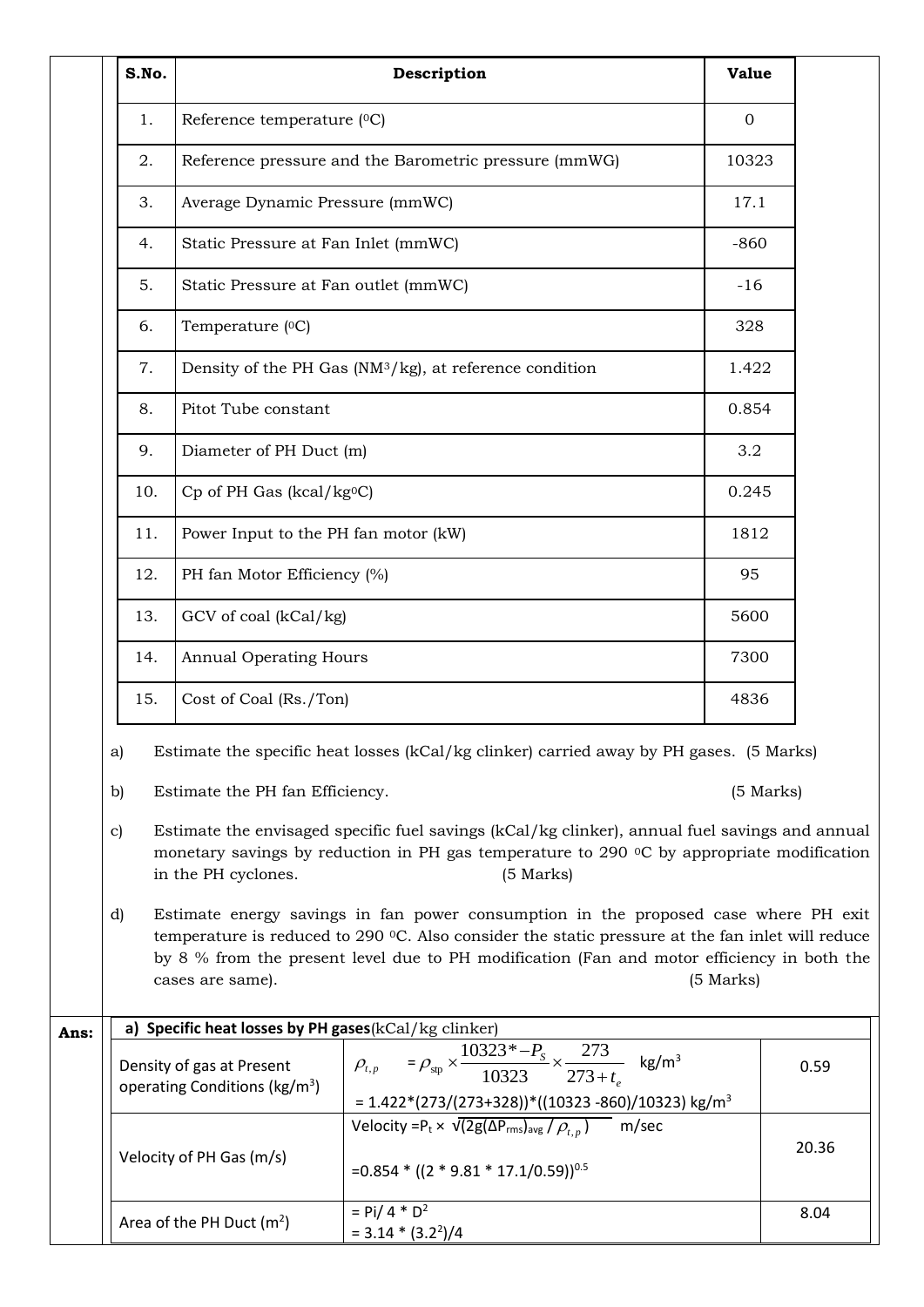| Flow rate of the PH Gas                   | = Area * Velocity                                                                         | 589299.8                                                         |
|-------------------------------------------|-------------------------------------------------------------------------------------------|------------------------------------------------------------------|
| (m <sup>3</sup> /hr)                      | $= 8.04 * 20.36 * 3600 m^{3}/hr$                                                          |                                                                  |
| Flow rate of the PH Gas                   | = Flow rate of the PH Gas ( $m^3/hr$ ) x (0.59/1.422)                                     | 244505.5                                                         |
| (Nm <sup>3</sup> /hr)                     | $= 589299.8 \times (0.59/1.422)$                                                          |                                                                  |
|                                           | = Flow rate of Ph gas (Nm <sup>3</sup> /hr) / Clinker Production                          |                                                                  |
| Specific PH Gas generation                | (kg/hr)                                                                                   | 1.467                                                            |
| $(Nm3PH gas/kg Clinker)$                  | $= 244505.5 / ((4000 \times 1000)/24)$                                                    |                                                                  |
|                                           | $=$ Specific PH Gas generation (Nm <sup>3</sup> <sub>PH gas</sub> /kg clinker) x 1.422    |                                                                  |
| Specific PH Gas generation                | $\text{kg}/\text{Nm}^3$                                                                   | 2.086                                                            |
| $(kg_{PH gas}/kg_{Clinker})$              | $=1.467 \times 1.422$                                                                     |                                                                  |
|                                           | $=$ m C <sub>p</sub> (T <sub>ph</sub> -T <sub>ref</sub> .)                                |                                                                  |
| Specific Heat Loss in existing            | $=2.086*0.245*(328-0)$                                                                    | 167.6                                                            |
| case (kcal/kg clinker)                    |                                                                                           |                                                                  |
|                                           |                                                                                           |                                                                  |
| b) PH fan efficiency                      |                                                                                           |                                                                  |
|                                           | = $((Q (m^3/hr)/3600)x (Pst(mmWC)))/102$                                                  | 1354.5                                                           |
| Air Power (kW)                            | $=(589299.8/3600)*(-16+860)/102$                                                          |                                                                  |
|                                           | = Air power*100/(motor power *motor effi)                                                 | 78.7                                                             |
| Fan Efficiency (%)                        | $=(1354.5*100)/(1812*0.95)$                                                               |                                                                  |
|                                           |                                                                                           |                                                                  |
| c) Envisaged fuel and monetary savings    |                                                                                           |                                                                  |
| Specific Heat Loss in the                 | $= M C_p (T_{ph-new}-T_{ref.})$                                                           | 148.21                                                           |
| proposed case (Kcal/Kg Clinker)           | $=2.086 * 0.245 * (290-0)$                                                                |                                                                  |
|                                           | =old heat loss/kg cli- new heat loss/kg cli                                               | 19.39                                                            |
| Fuel Savings (Kcal/Kg Cli                 | $= 167.6 - 148.21$                                                                        |                                                                  |
|                                           |                                                                                           |                                                                  |
|                                           |                                                                                           |                                                                  |
| <b>Annual Fuel Savings</b>                | =Clinker prod. * run hrs/yr* heat saving/kg cli / coal gcv                                |                                                                  |
|                                           | =166.67*7300*19.39/5600                                                                   |                                                                  |
|                                           | =fuel savings in tons * fuel cost in (Rs. Ton)                                            |                                                                  |
| Annual Monetary savings (Rs.<br>Lakhs/yr) | $=(4212.79 * 4836)/100000$                                                                |                                                                  |
|                                           |                                                                                           |                                                                  |
| d) Fan energy savings                     |                                                                                           |                                                                  |
| Envisaged static pressure at              | = 92% of Original Static pressure at Fan inlet (reduction in                              |                                                                  |
| Fan Inlet after PH modification           | Friction loss due to temperature reduction-given)                                         |                                                                  |
| (mmWC)                                    | $= 92\% * 860$                                                                            |                                                                  |
|                                           |                                                                                           |                                                                  |
| Envisaged Fan Flow after PH               | = Flow (Nm3/hr) * ((273+T <sub>ph-new</sub> )/273) * (10323/(10323+P <sub>st-new</sub> )) |                                                                  |
| modification                              | $= 244505.5* ((273+290)/273)*(10323/(10323-791.2))$                                       |                                                                  |
|                                           |                                                                                           |                                                                  |
| Fan efficiency (%)                        | Already estimated above (considering the same)                                            |                                                                  |
| Fan motor Input power in the              | = $((Q (m^3/hr)/3600)x (Pst(mmWC)))/102$                                                  |                                                                  |
| proposed case (kW)                        |                                                                                           |                                                                  |
|                                           | $= ((546091.5/3600)^* (-16+791.2))/(102*.787*.95)$                                        |                                                                  |
|                                           | =Fan power (old-new)                                                                      | 4212.79<br>203.73<br>$-791.2$<br>546091.5<br>78.7<br>1541<br>271 |
| Fan Power saving (kW)                     | $= 1812 - 1541$                                                                           |                                                                  |
| Annual Energy saving (Lakh<br>kWh/yr)     | =(power saved * Annual operating hrs)/ $10^5$<br>$= (271 * 7300) / 10^{5}$                | 19.783                                                           |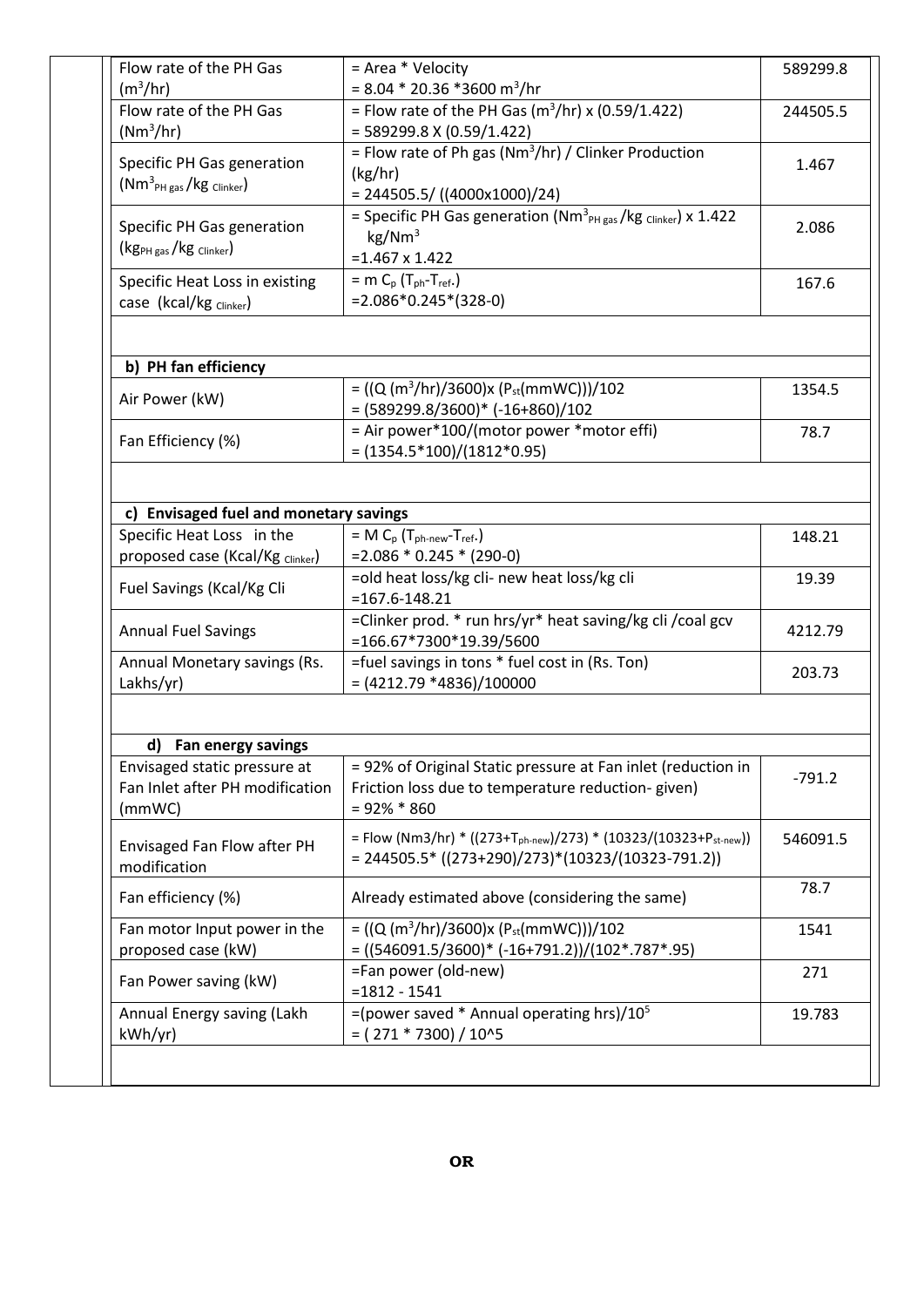| C   | A building is currently using Vapour Compression Refrigeration (VCR) chillers for meeting its                                                                                                                                                                                                                                                                                             |                      |                             |  |  |  |
|-----|-------------------------------------------------------------------------------------------------------------------------------------------------------------------------------------------------------------------------------------------------------------------------------------------------------------------------------------------------------------------------------------------|----------------------|-----------------------------|--|--|--|
|     | cooling requirements. The following are the existing data pertaining to the building.                                                                                                                                                                                                                                                                                                     |                      |                             |  |  |  |
|     |                                                                                                                                                                                                                                                                                                                                                                                           |                      |                             |  |  |  |
|     |                                                                                                                                                                                                                                                                                                                                                                                           |                      |                             |  |  |  |
|     | <b>Existing System:</b>                                                                                                                                                                                                                                                                                                                                                                   |                      |                             |  |  |  |
|     | Total Power drawn from grid for the whole                                                                                                                                                                                                                                                                                                                                                 |                      |                             |  |  |  |
|     | building including chiller loads                                                                                                                                                                                                                                                                                                                                                          | $\ddot{\phantom{a}}$ | 1300 kW                     |  |  |  |
|     | Grid Power required for VCR                                                                                                                                                                                                                                                                                                                                                               |                      | 300 kW                      |  |  |  |
|     | Building cooling load                                                                                                                                                                                                                                                                                                                                                                     |                      | 7,56,000 kCal/hr            |  |  |  |
|     | Cost of Grid Power                                                                                                                                                                                                                                                                                                                                                                        |                      | Rs.8/kWh                    |  |  |  |
|     | The management proposes to install a natural gas engine with a Waste Heat Recovery<br>Boiler (WHRB), which will generate power as well as steam for an operating Vapour<br>Absorption Machine (VAM). A part of the total chilling load and power requirement of the<br>building is proposed to be met by this cogeneration system. The following are the data for<br>the proposed system. |                      |                             |  |  |  |
|     | <b>Proposed System:</b>                                                                                                                                                                                                                                                                                                                                                                   |                      |                             |  |  |  |
|     | Total power generated from gas                                                                                                                                                                                                                                                                                                                                                            |                      |                             |  |  |  |
|     | engine co-gen plant                                                                                                                                                                                                                                                                                                                                                                       |                      | 1000 kW                     |  |  |  |
|     | Gas engine efficiency                                                                                                                                                                                                                                                                                                                                                                     |                      | 40 %                        |  |  |  |
|     | Heat absorbed for steam generation                                                                                                                                                                                                                                                                                                                                                        |                      |                             |  |  |  |
|     | in WHRB (as a % of heat input to gas engine)                                                                                                                                                                                                                                                                                                                                              |                      | 21 %                        |  |  |  |
|     | Specific steam consumption for VAM                                                                                                                                                                                                                                                                                                                                                        |                      | $5 \text{ kg}/\text{TR}$    |  |  |  |
|     | Calorific value of Natural Gas                                                                                                                                                                                                                                                                                                                                                            |                      | $8500$ kcal/sm <sup>3</sup> |  |  |  |
|     | Cost of Natural Gas                                                                                                                                                                                                                                                                                                                                                                       |                      | Rs.40/sm <sup>3</sup>       |  |  |  |
|     | Annual operating hours                                                                                                                                                                                                                                                                                                                                                                    |                      | 4000                        |  |  |  |
|     | Total enthalpy of steam                                                                                                                                                                                                                                                                                                                                                                   |                      | 660 kCal/kg                 |  |  |  |
|     | Feed water temperature to WHRB                                                                                                                                                                                                                                                                                                                                                            |                      | 60 <sup>0</sup> C           |  |  |  |
|     | Calculate the following:                                                                                                                                                                                                                                                                                                                                                                  |                      |                             |  |  |  |
|     | Cost of generating one unit of electricity from the gas engine ? (5 marks)                                                                                                                                                                                                                                                                                                                |                      |                             |  |  |  |
|     | TR generated from Vapour Absorption Chiller driven by WHRB generated steam?                                                                                                                                                                                                                                                                                                               |                      | (5 Marks)                   |  |  |  |
|     | Total energy cost of existing & proposed system and state whether the proposed<br>scheme is viable ?                                                                                                                                                                                                                                                                                      |                      | $(10 \text{ marks})$        |  |  |  |
| Ans | Cost of generating one unit of electricity from gas engine?<br>1.                                                                                                                                                                                                                                                                                                                         |                      |                             |  |  |  |
|     | <b>Fuel Consumption</b><br>$= 1000$ kW X 860 / (0.4 X 8500)<br>$= 252.94$ sm <sup>3</sup> /hr                                                                                                                                                                                                                                                                                             |                      |                             |  |  |  |
|     | Cost per unit of electricity from gas engine = $(252.94 \text{ sm}^3/\text{hr} \times 40 \text{ Rs.} / \text{ sm}^3)/1000 \text{ kW}$                                                                                                                                                                                                                                                     |                      |                             |  |  |  |

 $\overline{\phantom{a}}$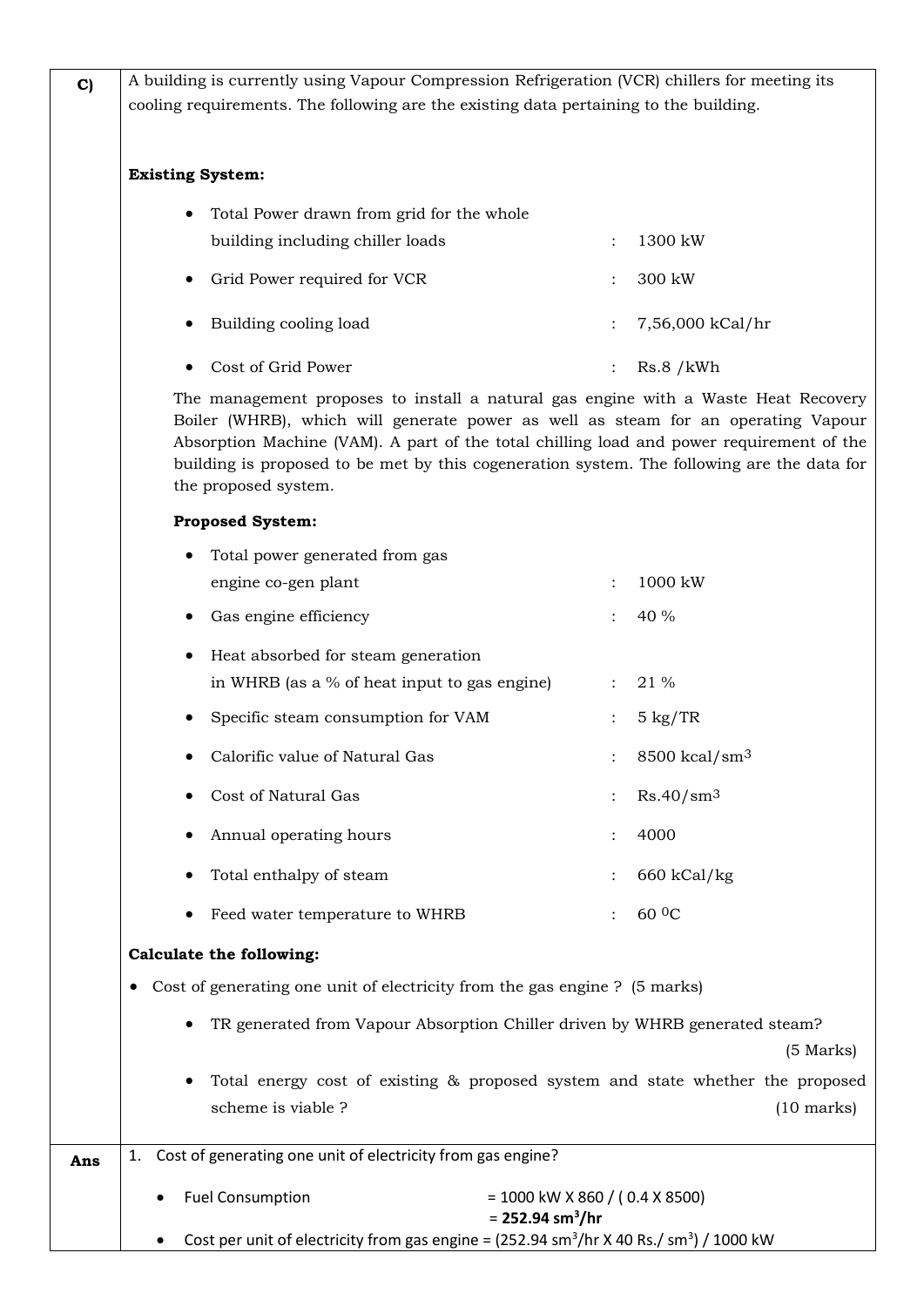| = Rs.10.12/ kWh |                                                                         |                                                                              |  |
|-----------------|-------------------------------------------------------------------------|------------------------------------------------------------------------------|--|
| 2.              | TR generated from VAM driven by WHRB generated steam?                   |                                                                              |  |
|                 | Heat absorbed by WHRB for Steam generation = 21% x (252.94 x 8500)<br>٠ | $= 451497.9$ kcal /hr                                                        |  |
|                 | Amount of steam generated                                               | $= 451497.9/(660-60)$<br>$= 752.49$ kg/hr                                    |  |
|                 | TR generated by VAM                                                     | $= 752.49/5 = 150.49$ TR                                                     |  |
| 3.              | Techno-economic viability of the proposed scheme?                       |                                                                              |  |
|                 | Present cost of Electricity (Grid)                                      | $= 1300 \times 8 = 10,400$ Rs./hr                                            |  |
|                 | <b>Proposed Scheme</b>                                                  |                                                                              |  |
|                 | Cost of NG for Electricity                                              | = 252.94 sm <sup>3</sup> /hr X 40 Rs./ sm <sup>3</sup><br>$= 10,118$ Rs. /hr |  |
|                 | TR required by the building                                             | $= 756000/3024$<br>$= 250$ TR                                                |  |
|                 | Energy performance of chiller (VCR)                                     | $= 300/250$<br>$= 1.2$ kW/TR                                                 |  |
|                 | Cost of Electricity from Grid to meet the balance chiller load          | $= (250-150.49) \times 1.2 \times 8$<br>$= 955.30$ Rs./ hr                   |  |
|                 | Total energy cost with proposed system                                  | $= 10118 + 955.30$                                                           |  |

#### **OR**

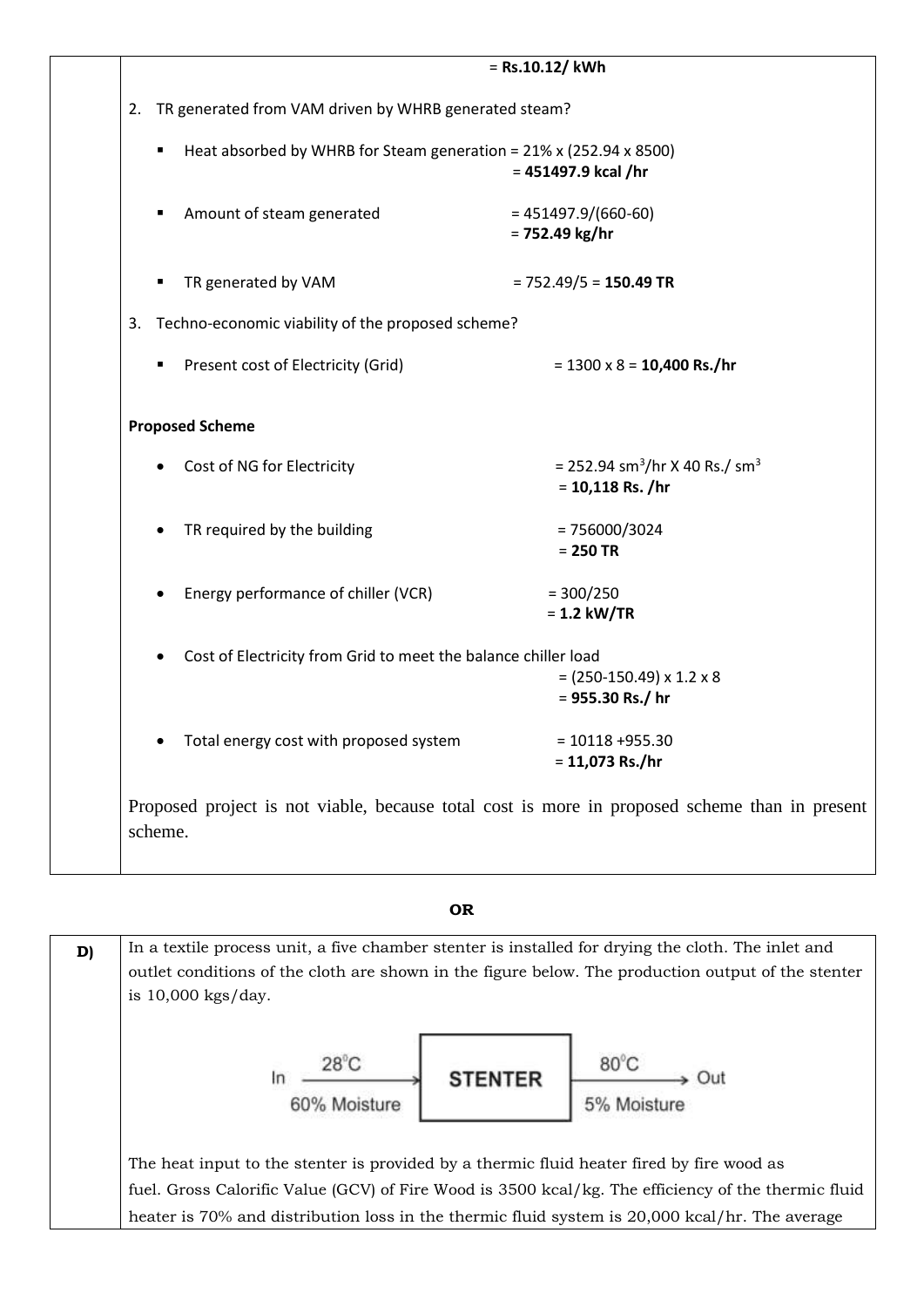|     | fire wood consumption rate is 427 kg/hr.                                                                                                                      |  |  |
|-----|---------------------------------------------------------------------------------------------------------------------------------------------------------------|--|--|
|     | Calculate the following:<br>(each carries 10 Marks)                                                                                                           |  |  |
|     | Drier efficiency<br>a)                                                                                                                                        |  |  |
|     | Fuel savings in thermic fluid heater if the inlet moisture is reduced from 60 % to 50 %<br>b)                                                                 |  |  |
|     | by mechanical squeezing. (Assume that drier efficiency does not change)<br><b>Calculation of Stenter Efficiency</b>                                           |  |  |
| Ans |                                                                                                                                                               |  |  |
|     |                                                                                                                                                               |  |  |
|     | Stenter Efficiency, % = W x ( $m_{in} - m_{out}$ ) x {( $T_{out} - T_{in}$ ) + 540}<br>x 100                                                                  |  |  |
|     | $Q_{in}$<br><b>OR</b>                                                                                                                                         |  |  |
|     | Stenter Efficiency, % = (moisture removed from fabric) x {( $T_{out}$ - $T_{in}$ ) + 540}<br>. x 100                                                          |  |  |
|     | $Q_{in}$                                                                                                                                                      |  |  |
|     | Where,                                                                                                                                                        |  |  |
|     | W = Bone dry weight of the fabric, kg/hr                                                                                                                      |  |  |
|     | $m_{in}$ = kg moisture / kg bone dry fabric at inlet                                                                                                          |  |  |
|     | $m_{\text{out}}$ = kg moisture / kg bone dry fabric at outlet                                                                                                 |  |  |
|     | $Q_{in}$ = Thermal energy input to the stenter (kCal/hr)                                                                                                      |  |  |
|     | (a) Drier Efficiency                                                                                                                                          |  |  |
|     | Amount of moisture removed:                                                                                                                                   |  |  |
|     | Bone dry weight of fabric<br>$= (10,000 \times (95\%)) = 9500$ kg/day<br>Hence, Total weight of inlet fabric $= (9500)/(0.4/1.0)$<br>$= 23,750$ kg/day        |  |  |
|     | Inlet Moisture weight<br>$=(23,750 - 9500)$<br>$= 14,250$ kg/day                                                                                              |  |  |
|     | <b>OR</b>                                                                                                                                                     |  |  |
|     | $m_{in}$ = (14,250 kg/day) / (9500 kg/day)<br>$= 1.50$ kg/kg dry fabric                                                                                       |  |  |
|     | Outlet Moisture weight = 10000 - 9500<br>$= 500$ kg/day                                                                                                       |  |  |
|     | <b>OR</b>                                                                                                                                                     |  |  |
|     | $m_{\text{out}} = (500 \text{ kg/day}) / (9500 \text{ kg/day})$<br>$= 0.053$ kg/kg dry fabric                                                                 |  |  |
|     | <b>Moisture removed from fabric in Stenter</b>                                                                                                                |  |  |
|     | $m_{in}$ m <sub>out</sub> = 1.5 – 0.053<br>$= 1.447$ kg/kg dry fabric<br>W x ( $m_{in}$ m <sub>out</sub> ) = 9500 x 1.447<br>$=13747$ kg/day<br>$= 573$ kg/hr |  |  |
|     |                                                                                                                                                               |  |  |